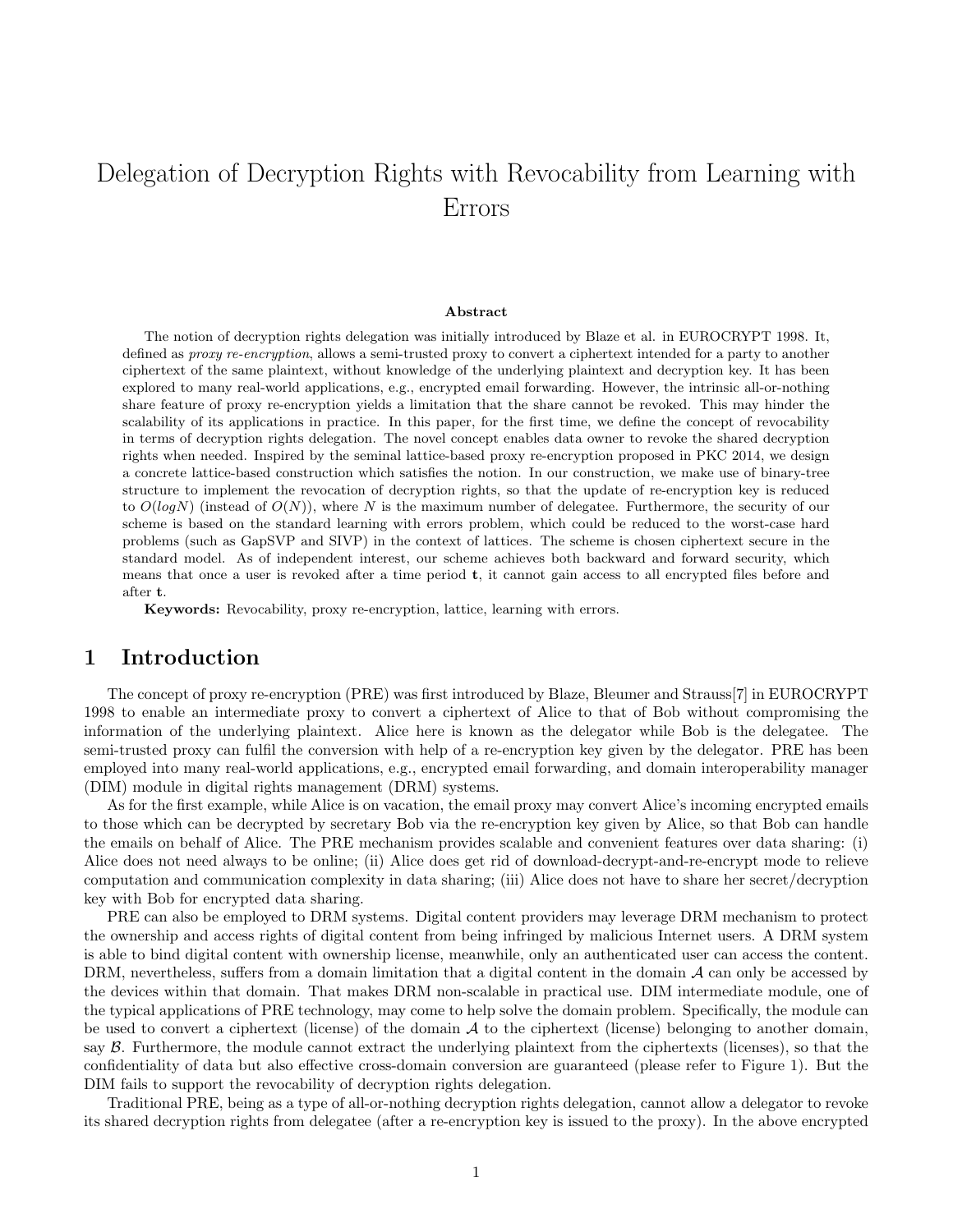

Figure 1. Effective DIM Interface in DRM

email forwarding setting, Bob can keep gaining access to all encrypted emails intended for Alice (even if Alice is back to work). This may not scale well in practice because one may prefer to only share decryption rights with others within some fixed time slots, for example, after returning to work, Alice may choose to handle the emails on her own without any interference of Bob. To the best of our knowledge, there is no PRE scheme (in the context of public key encryption) dealing with the issue of revocability.

One may think that revoking the delegation of decryption rights is trivial in the sense that a delegator may just request a proxy to delete the corresponding re-encryption key (so that the re-encryption may be terminated). This naive solution, we state, may work in the context where the sharing is not time-related/updated. In practice, it may be difficult to isolate data sharing from time period. In payTV application (e.g. Netflix), an encrypted movie may be watched by subscribers based on payment status. A re-encryption key here may relate with a time period, say a month, so that subscribers can decrypt and watch the movie in the month they've paid the subscription fee. Simply deleting re-encryption key to revoke a subscriber's rights may not scale well, for instance, the subscriber may join back in the next month. Another concern here for the revocation is that if the revoked subscriber is still able to gain access to the movies which are encrypted before the revocation point. In addition to maintain the confidentiality of data, the efficiency of revocation must be taken into account. How to guarantee data confidentiality in the revocation of time-related decryption rights delegation without linear complexity that motivates our work.

In recent years, lattice-based cryptography has attracted numerous attention from cryptographic researchers. The lattice as an alternative underlying primitive is more and more applicable to cryptographic schemes. Compared to the traditional cryptography based on number theory hard problems (e.g., integer factorization and discrete logarithm), the promising features of lattice-based cryptography are as follows: (i) it is conjectured to be secure against quantum computer attacks; (ii) it is with algorithmic simplicity and high parallelism; (iii) it has an average-case/worst-case reduction for commonly used hard assumptions. This paper also seeks a way to construct PRE with revocability in the lattice-based setting to present secure system which can hold against the attacks of quantum computers.

#### **1.1 Our Contributions**

1. To the best of our knowledge, we propose the notion of revocable PRE, for the first time, in which the revocability is linked with time period. The definition and security model of revocable PRE are defined in this paper. In the security model, an adversary should follow the restrictions defined as in traditional PRE setting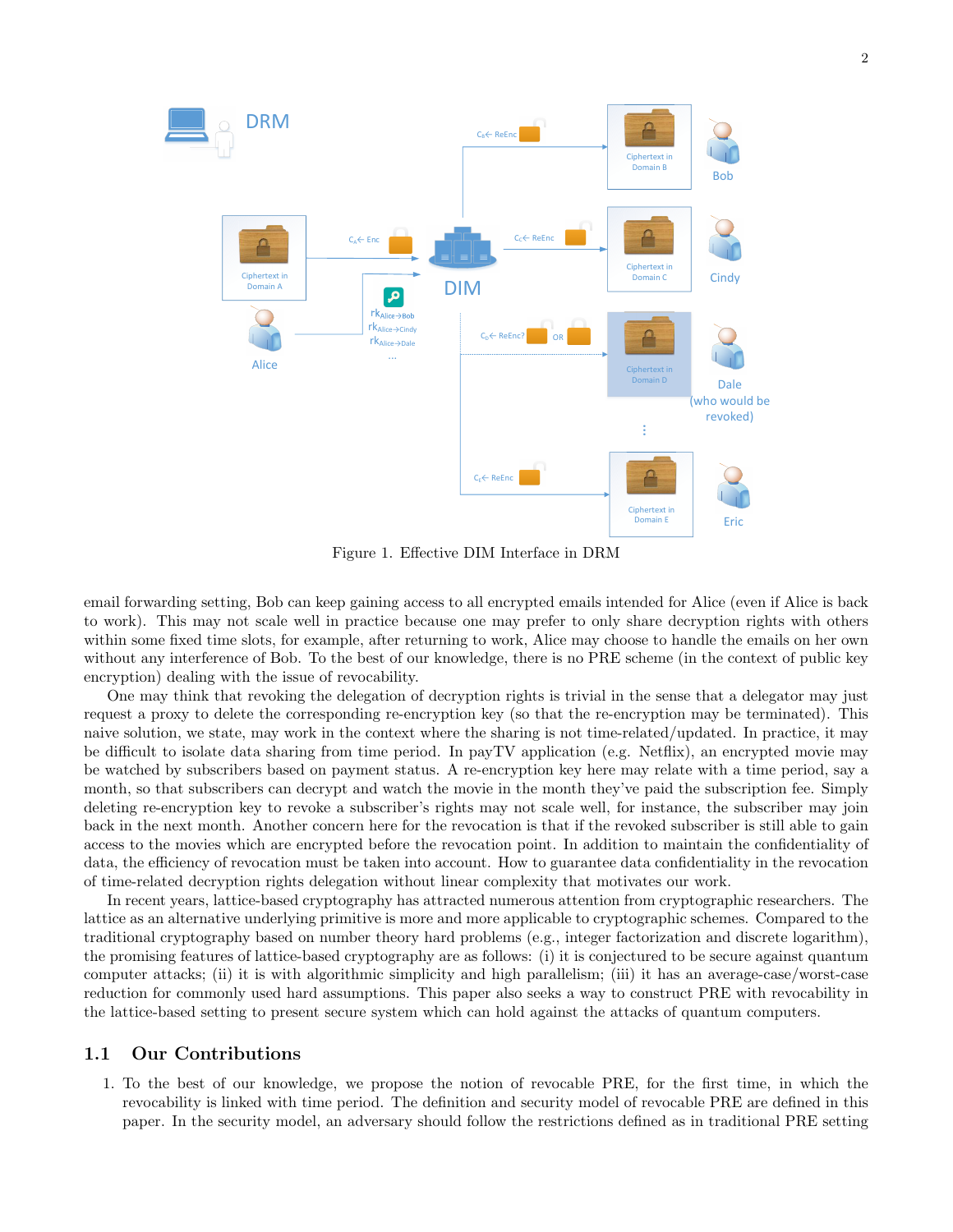and furthermore, it is allowed to update re-encryption key and revoke system users. However, it is restricted that the adversary cannot decrypt the ciphertexts which are encrypted before/after the time period of the revocation.

- 2. At a first glance, a trivial revocation system (as mentioned in the previous section) may incur that the revocation complexity is linear in the number of users. Our scheme relieves the workload of delegator from linear to logarithmic complexity by using binary tree structure to organize re-encryption keys. We also provide a noninteractive re-encryption key update technique which is used to shorten the time of key update (w.r.t. user revocation).
- 3. The forward security is considered in our construction. To achieve the goal, we need to update the ciphertext of delegator that is stored in server whilst the corresponding delegatee is revoked, say at time period **t**. After confirming to revoke the decryption rights of Bob at **t**, Alice will update the re-encryption key from herself to Bob so that a proxy cannot convert the ciphertext of Alice to Bob by using the updated re-encryption key. But the proxy can still use the re-encryption keys that are generated at  $t' < t$  to convert the ciphertexts under  $t'$  to Bob. The decryption capability of Bob is not revoked in terms of the ciphertexts generated before **t**. To tackle this problem (to guarantee forward security), after the update of re-encryption key, we make an update for the ciphertext of Alice as well by executing algorithm **UpCipher** (after **ReKeyRev**) to update the ciphertexts of Alice under  $t' < t$ .
- 4. A concrete lattice-based revocable PRE construction is presented in this paper. The CCA security of our construction is proved based on the hardness of the learning with errors (LWE) in the standard model, which is as hard as several worst-case lattice problems, such as GapSVP for some factors  $O(n/\alpha)$  or SIVP<sub> $\gamma$ </sub> for some polynomial factor  $\gamma = poly(n)$ .

The main technical roadmap of our construction is to design an interface to combine the technique of revocable IBE [11] with PRE technique<sup>[18]</sup> to achieve efficient, non-interactive and collusion-free PRE with revocability. Specifically, we embed time information into public key of user and split the public key into three parts and further, merge re-encryption key into a binary tree structure. The time information is compatible with [18] in terms of re-encryption key generation, we therefore inject randomness to guarantee that the time term on both sides of the equation will not be eliminated, which is immune to a means of attack in [14] (note more details are given in Section 5). Furthermore, we prove that our scheme can hold against chosen ciphertext attacks (CCA). The tricky part of security proof is on how to answer re-encryption key queries issued by adversary. In the real system, denoted by **A<sup>R</sup>** and  $A_L$  the matrices should satisfy  $[A'_0|A'_1 + H'G] = A_R + A_L$ , where  $A_R$  and  $A_L$  are generated randomly. The method we adopt is to use an invertible unimodular matrix **U** to constitute the public key of user in the simulation. Let  $[\mathbf{A'_0}]-\mathbf{A'_0}\mathbf{R'_1}]=[\mathbf{U}\mathbf{A_{R_1}}+(\mathbf{I}-\mathbf{U})\mathbf{A_{L_1}}]\mathbf{U}\mathbf{A_{R_2}}+(\mathbf{I}-\mathbf{U})\mathbf{A_{L_2}}]$ , we choose  $\mathbf{X_{00}},\mathbf{X'_{00}},\mathbf{X_{10}}$  and  $\mathbf{X'_{10}}$  from a Gaussian distribution with parameter *s*, so that

$$
\begin{pmatrix} X'_{00} \\ X'_{10} \end{pmatrix} + \begin{pmatrix} X_{00} \\ X_{10} \end{pmatrix} = \left( \frac{\overline{X}_{00}}{\overline{X}_{10}} \right), \begin{pmatrix} X'_{00} \\ X'_{10} \end{pmatrix} R'_1 + \left( \frac{X_{00}}{X_{10}} \right) R'_1 = \left( \frac{\overline{X}_{01}}{\overline{X}_{11}} \right), \begin{pmatrix} X'_{00} \\ X'_{10} \end{pmatrix} R'_2 = \left( \frac{\overline{X}_{02}}{\overline{X}_{12}} \right),
$$

and further the re-encryption key from user *pk<sup>∗</sup>* to *pk′* is constructed as

$$
rk_{pk^* \to pk'} = \begin{pmatrix} \mathbf{X_{00}} + \mathbf{X'_{00}} & \mathbf{X_{01}} + \mathbf{X'_{01}} & \mathbf{X'_{02}} \\ \mathbf{X_{10}} + \mathbf{X'_{10}} & \mathbf{X_{11}} + \mathbf{X'_{11}} & \mathbf{X'_{12}} \\ \mathbf{0} & \mathbf{0} & \mathbf{I} \end{pmatrix}.
$$

### **1.2 Related Work**

There have been many research works on user revocation to date. Boneh and Franklin [9] design a key revocation mechanism that allows legitimate users to periodically update the secret key corresponding to time slot. However, their key update algorithm requires a trusted key issuer which consumes computation and communication complexity linearly in the number of non-revoked users. Besides, the key issuer requires a secure channel to transmit the updated keys to system users. Following the seminal work [9], fuzzy identity-based encryption (IBE) and binary tree data structure are creatively combined together to yield an identity revocation scheme [8]. The scheme reduces the key update complexity (on key issuer side) from linear to logarithmic level. Chen et al. [11] later propose an IBE scheme from lattices with efficient key revocation, and prove the scheme to be selective secure in the standard model and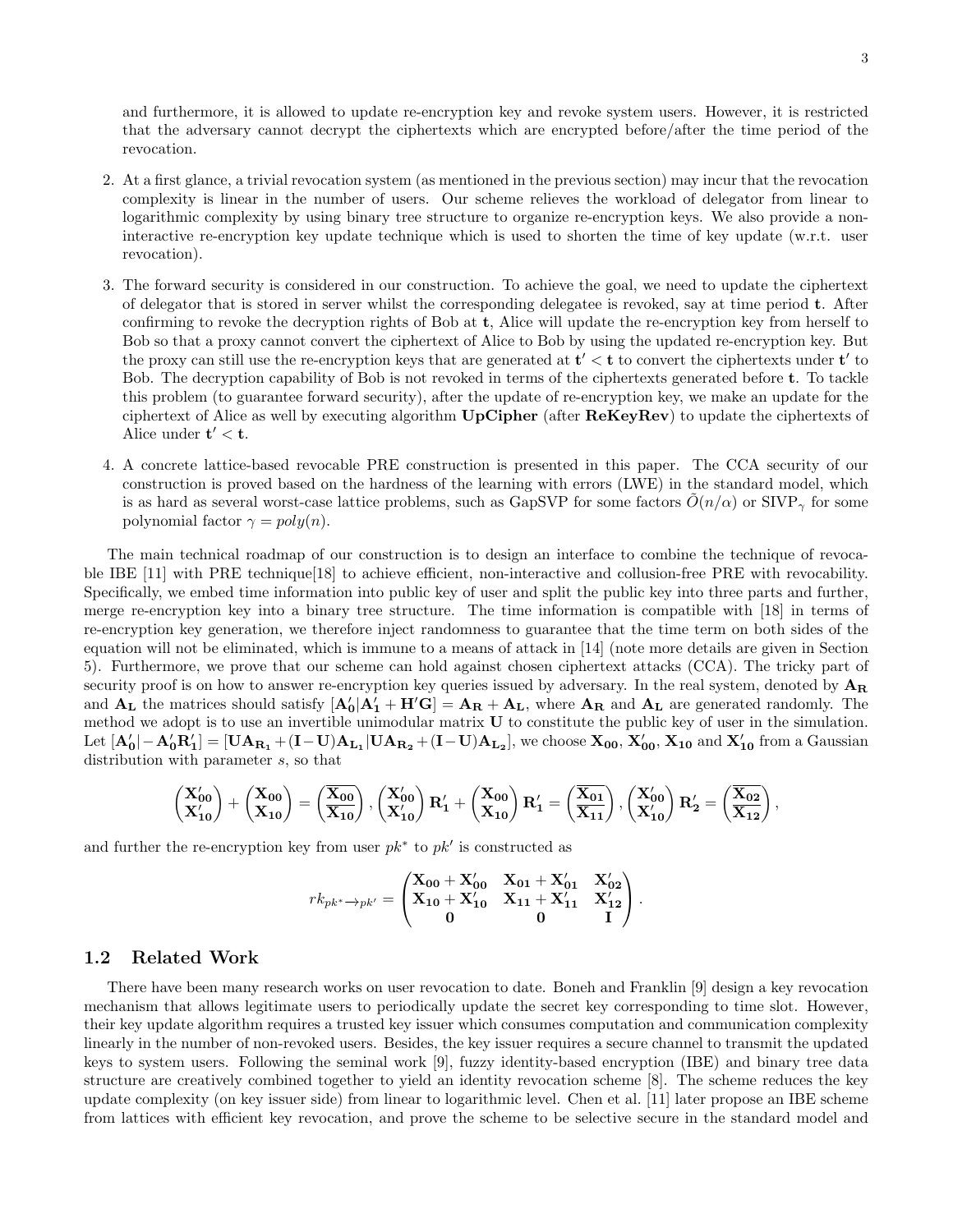| <b>PRE</b>   | Based on              | Revocability | security   | standard model |
|--------------|-----------------------|--------------|------------|----------------|
| XT10 [17]    | LWE                   |              | <b>CPA</b> |                |
| ABPW13 [4]   | <b>LWE</b>            |              | CPA        |                |
| Kir14 [18]   | LWE                   | $\times$     | $2^*$      |                |
| NAL15 [25]   | $\operatorname{NTRU}$ |              | <b>CPA</b> |                |
| Fan16 $[14]$ | LWE                   |              | <b>CCA</b> |                |
| Ours         | <b>LWE</b>            |              | CCA        |                |

Table 1: Comparison with related PRE schemes

 $*$  [14] points out that [18] is not secure.

under the LWE assumption. Seo et al. [27] design a concrete construction based on pairings, in which the construction is able to hold against the attacks, called decryption key exposure attack. Lee et al. [19] propose an adaptive-identity security revocable IBE (RIBE) scheme with pairings by using the subset difference method. Ling et al. [21] deliver the first construction of lattice-based revocable predicate encryption, satisfying the notion of full-hiding security in the standard model.

Since its introduction, PRE has been well studied for the past decades. Ateniese and Fu et al. [6] design a first unidirectional PRE scheme, which is used as a mechanism of access control over encrypted file system. Their scheme is based on bilinear pairings and achieves the security of chosen plaintext attack (CPA) in the standard model. Green and Ateniese [16] introduce the notion of identity-based PRE (IB-PRE) and propose a concrete construction satisfying the notion. The construction is unidirectional, multi-hop, and proved to be CPA secure in random oracle model. Canetti and Hohenberger et al. [10] present the first CCA secure bidirectional PRE with high efficiency in re-encryption. The security is based on the decisional bilinear Diffie-Hellman (DBDH) assumption in the standard model. In order to achieve CCA security, they leverage one-time signature to guarantee integrity of ciphertext. A new notion, called key privacy, is introduced in [5] in the sense that a proxy cannot obtain the identities of delegator and delegatee from a given re-encryption key (i.e. achieving anonymity). Their construction is with CPA security in the standard model. A few replayable CCA (RCCA) secure unidirectional PRE schemes in the standard model have been proposed by Libert and Vergnaud et al. [20]. Aono et al. [4] introduce the first lattice-based PRE based on the LWE problem, which is CPA secure in the standard model. Kirshanova et al. [18] present a CCA1 secure PRE on top of [23].

The aforementioned schemes, however, cannot provide the revocability of decryption rights delegation. We compare our scheme with other related PRE schemes in Table 1 in terms of functionality and security. We state that our scheme is the first of its type achieving revocability and CCA security with LWE in the standard model.

#### **1.3 Paper Outline**

The rest of the paper is organized as follows. In section 2, some basic definitions, hard problems, and some conclusions in lattices are given. In section 3, we present the definition of revocable PRE (RPRE) and further formalize the security model. In section 4, we give a concrete RPRE scheme and prove its security in the standard model. In section 5, we conclude our work.

## **2 Preliminaries**

### **2.1 Notation**

Throughout the paper we say that a function in *n* is *negligible*, denoted by *negl*(*n*), if it vanishes faster than the inverse of any polynomial in *n*. We say that a probability  $p(n)$  is *overwhelming* if  $1 - p(n)$  is negligible. The statistical distance between two distribution  $X$  and  $Y$  (or two random variables having those distributions), viewed as functions over a countable domain *D*, is defined as  $\Delta(\mathcal{X}; \mathcal{Y}) = \frac{1}{2} \sum_{s \in \mathcal{D}} |Pr[\mathcal{X} = s] - Pr[\mathcal{Y} = s]|$ . We say that  $\mathcal{X} = \mathcal{Y}$ and *Y* are statistically close if  $d(\lambda) = \Delta(\mathcal{X}(\lambda); \mathcal{Y}(\lambda))$  is a negligible function of  $\lambda$ , where  $\mathcal{X}(\lambda)$  and  $\mathcal{Y}(\lambda)$  be ensembles of random variables.

We denote column vectors by lower-case bold letters(e.g., **x**) and matrices by upper-case bold letters(e.g., **X**). We identity a matrix **X** with the ordered set *{***x***j}* of its column vectors, and let **X***||***X***′* denote the concatenation of the matrices **X**, **X**<sup>*'*</sup>. And we define  $||\mathbf{X}|| = max_j ||\mathbf{x}_j||$ , where  $|| \cdot ||$  denotes the Euclidean norm,  $\langle \cdot \rangle$  denotes inner product.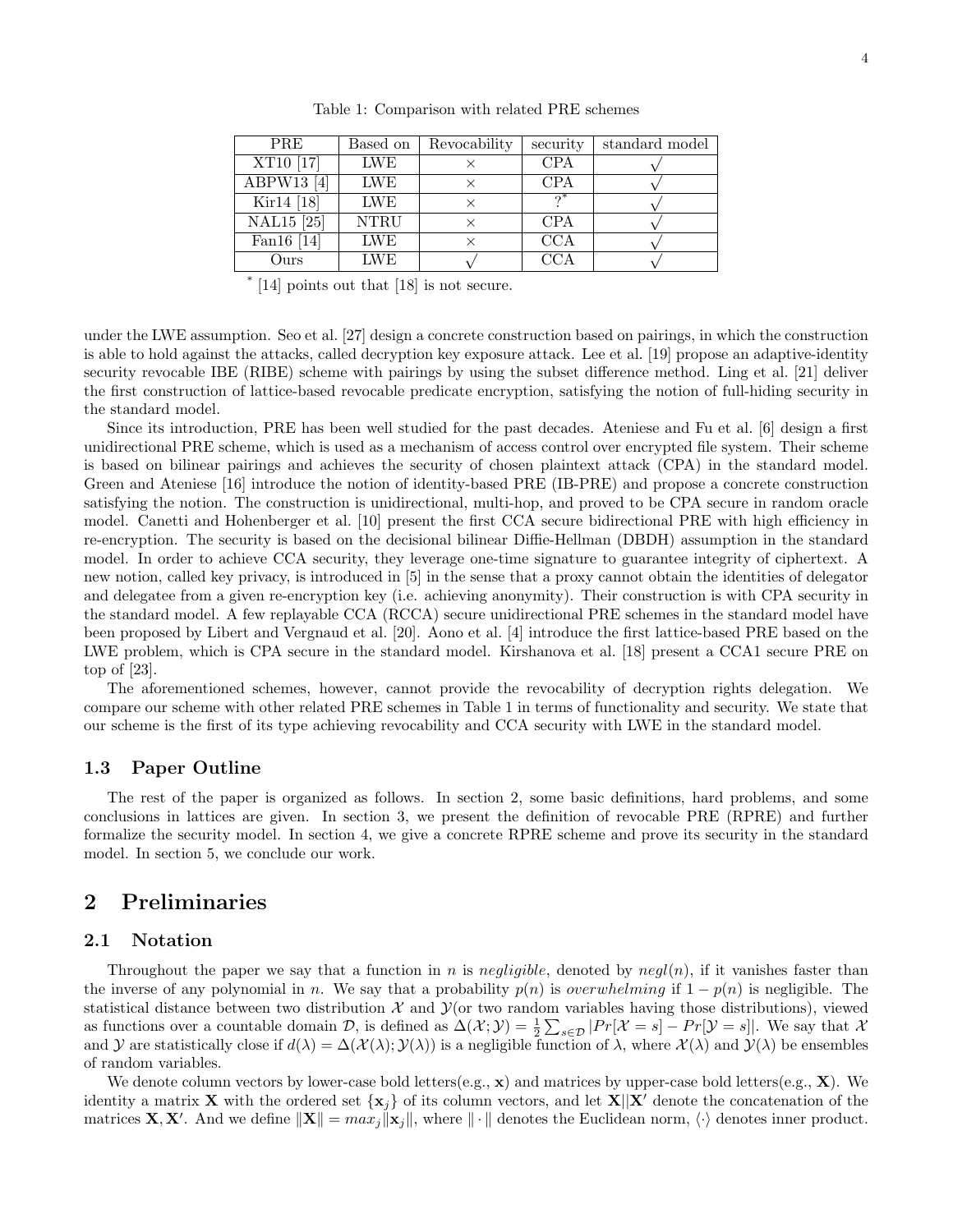**Definition 1** (Integer Lattice [15, 22]). Let  $\mathbf{B} = [\mathbf{b_1} | \dots | \mathbf{b_m}] \in \mathbb{R}^{m \times m}$  be an  $m \times m$  matrix whose columns are *linearly independent vectors*  $\mathbf{b}_1, \ldots, \mathbf{b}_m \in \mathbb{R}^m$ . The m-dimensional full-rank lattice  $\Lambda$  generated by  $\mathbf{B}$  is the set,

$$
\Lambda = \mathcal{L}(\mathbf{B}) = \{ \mathbf{y} \in \mathbb{R}^m \mid s.t. \quad \exists \mathbf{s} \in \mathbb{Z}^m, \mathbf{y} = \mathbf{B}\mathbf{s} = \sum_{i=1}^m \mathbf{s_i} \mathbf{b_i} \}
$$

*Here, we are interested in integer lattices, i.e., when L is contained in* Z *<sup>m</sup>. We let det*(Λ) *denote the determinant of*  $\Lambda$ . The dual lattice of  $\Lambda$ , denoted  $\Lambda^*$ , is defined to be  $\Lambda^* = {\mathbf{x} \in \mathbb{R}^n : \forall {\mathbf{v} \in \Lambda}, {\langle {\mathbf{x}, \mathbf{v}} \rangle \in \mathbb{Z}}}$ .

**Definition 2** (q-ary lattice). For prime q,  $A \in \mathbb{Z}_q^{n \times m}$  and  $\mathbf{u} \in \mathbb{Z}_q^n$ , define:

$$
\Lambda_q(\mathbf{A}) := \{ \mathbf{e} \in \mathbb{Z}^m \mid s.t. \quad \exists \mathbf{s} \in \mathbb{Z}_q^n \text{ where } \mathbf{A}^\top \mathbf{s} = \mathbf{e} \text{ mod } q \}
$$

$$
\Lambda_q^\perp(\mathbf{A}) := \{ \mathbf{e} \in \mathbb{Z}^m \mid s.t. \quad \mathbf{A} \mathbf{e} = \mathbf{0} \text{ mod } q \}
$$

$$
\Lambda_q^\mathbf{u}(\mathbf{A}) := \{ \mathbf{e} \in \mathbb{Z}^m \mid s.t. \quad \mathbf{A} \mathbf{e} = \mathbf{u} \text{ mod } q \}
$$

We can observe that if  $\mathbf{t} \in \Lambda_q^{\mathbf{u}}(A)$  then  $\Lambda_q^{\mathbf{u}}(A) = \Lambda_q^{\perp}(A) + \mathbf{t}$  and hence  $\Lambda_q^{\mathbf{u}}(A)$  is a shift of  $\Lambda_q^{\perp}(A)$ .

#### **2.3 The Gram-Schmidt Norm**

**Definition 3** (Gram-Schmidt norm). Let **S** be a set of vectors  $S = \{s_1, \ldots, s_k\}$  in  $\mathbb{R}^m$ . We use the following *standard notations:*

**-** *∥***S***∥* denotes the *L*<sup>2</sup> length of the longest in **S**, i.e., max <sup>1</sup>*≤i≤<sup>k</sup>∥***si***∥*.

**- S**˜ := *{*˜**s**1*, . . . ,* ˜**s***k} ⊂* R *<sup>m</sup>* denotes the Gram-Schmidt orthogonalization of the vectors **s1***, . . . ,* **s<sup>k</sup>** taken in that order.

We refer to *∥***S**˜*∥* as the Gram-Schmidt norm of **S**.

**Lemma 1** ([13], Lemma 7.1)**.** *There is a deterministic poly-time algorithm T oBasis*(**S***,* **B**) *that, given a full rank set S of lattice vectors in*  $\Lambda = \mathcal{L}(\mathbf{B})$ *, outputs a basis T of*  $\Lambda$  *such that*  $||\mathbf{t_i}|| \leq ||\mathbf{s_i}||$  *for all i.* 

In 1996, Ajtai [3] showed how to sample an essentially uniform matrix  $\mathbf{A} \in \mathbb{Z}_q^{n \times m}$  with an associated basis  $\mathbf{S}_{\mathbf{A}}$ of  $\Lambda_q^{\perp}(\mathbf{A})$  with low Gram-Schmidt norm. Here we use an improved algorithm from [1]. The following Theorems 3.2 are derived from [1] taking  $\sigma := \frac{1}{3}$ .

**Theorem 1.** Let  $q \geq 3$  be odd and  $m := \lceil 6n \log q \rceil$ . There is a probabilistic polynomial-time algorithm  $\text{TrapGen}(q,n)$ that outputs a pair  $(A \in \mathbb{Z}_q^{n \times m}, S \in \mathbb{Z}^{n \times m})$  such that A is statistically close to a uniform matrix in  $\mathbb{Z}_q^{n \times m}$  and S is *a basis for*  $\Lambda_q^{\perp}(\mathbf{A})$  *satisfying* 

$$
\|\widetilde{\mathbf{S}}\| \le O(\sqrt{n \log q}) \quad \text{and} \quad \|\mathbf{S}\| \le O(n \log q)
$$

*with all but negligible probability in n.*

#### **2.4 The LWE Problems**

In this paper, the security of our construction is reduced to the *learning with errors* problem, which may be seen as average case problem related to the family of lattices described above.

**Definition 4** (Learning with Errors [26]). For a prime q, a positive integer n, and a distribution  $\chi$  over  $\mathbb{Z}_q$ , the  $LWE_{q,\chi}$  *problem is to distinguish, given oracle access to any desired*  $m = poly(n)$  *samples, between the distribution*  $A_{s,x}$  *(for uniformly random and secret*  $s \in \mathbb{Z}_q^n$ *)and the uniform distribution over*  $\mathbb{Z}_q^n \times \mathbb{Z}_q$ *.* 

We give an outline of Gaussian distributions over lattice. For any  $s > 0$  and dimension  $m \geq 1$ , the Gaussian function  $\rho_s : \mathbb{R}^m \to (0,1]$  is defined as  $\rho_s(\mathbf{x}) = exp(-\pi ||\mathbf{x}||^2 / s^2)$ . For any coset  $\Lambda^{\perp}_{\mathbf{y}}(A)$ , and probability zero elsewhere. We summarize several facts from the literature about discrete Gaussian over lattices, again specialized to our family of interest.

**Lemma 2** ([24], Lemma 4.4). For any n-dimensional lattice  $\Lambda$ , vector  $\mathbf{c} \in \mathbb{R}^n$ , and reals  $0 < \epsilon < 1$ ,  $s \geq \eta_{\epsilon}(\Lambda)$  (the *smoothing parameter*  $\eta_{\epsilon}(\Lambda)$  *is the smallest real*  $s > 0$  *such that*  $\rho_{1/s}(\Lambda^* \setminus \{0\}) \leq \epsilon$ , we have

$$
\Pr_{\mathbf{x}\sim\mathcal{D}_{\Lambda,s,\mathbf{c}}} \{ \|\mathbf{x}-\mathbf{c}\| > s\sqrt{n} \} \leqslant \frac{1+\epsilon}{1-\epsilon} \cdot 2^{-n}
$$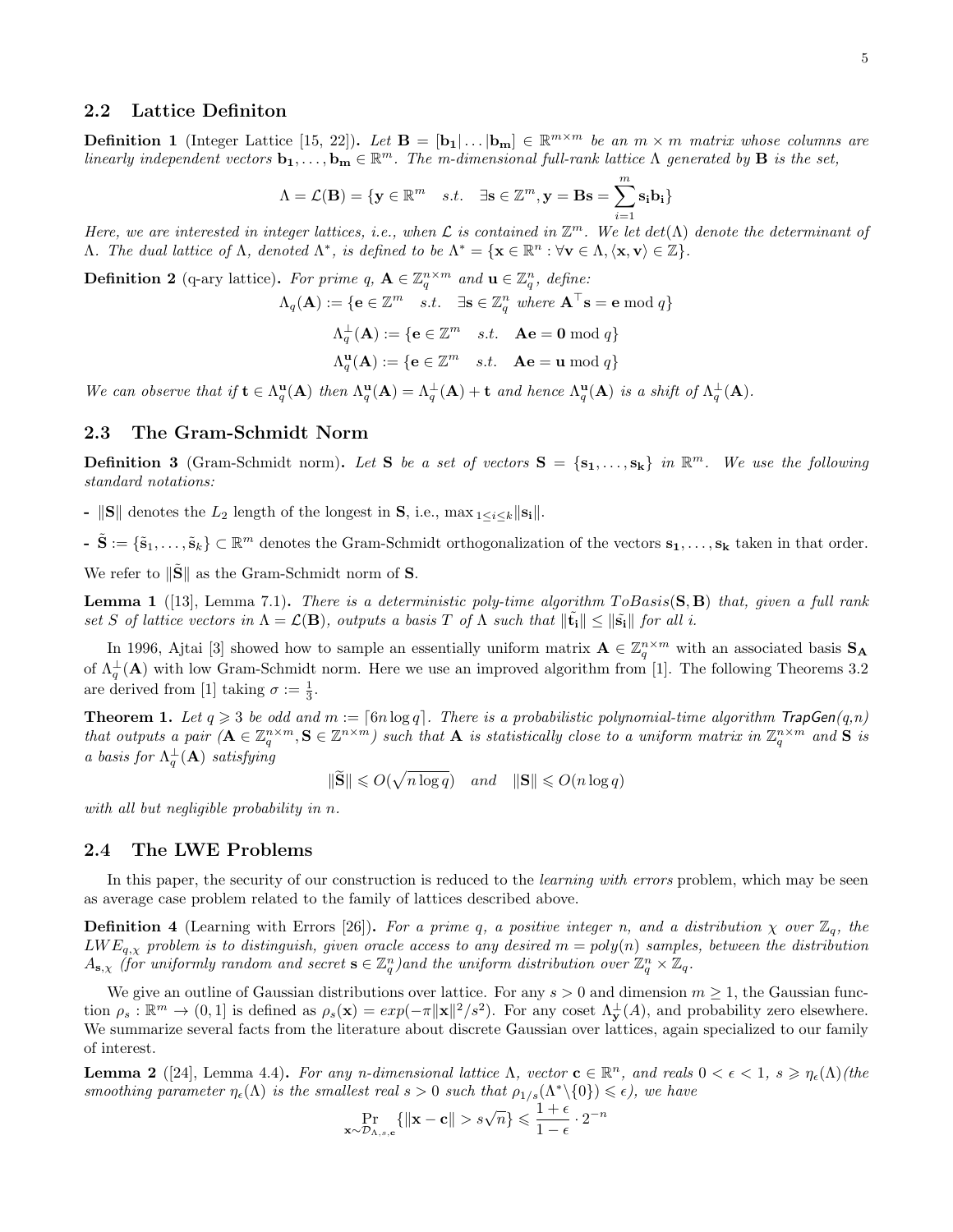**Lemma 3** ([15]). *There are two PPT algorithms*  $SampleGaussian(\mathbf{A}, \mathbf{T_A}, \sigma, \mathbf{c})$  *and a PPT algorithm*  $SamplePre(\mathbf{A}, \mathbf{A}, \mathbf{c})$  $\mathbf{T_A}$ ,  $\sigma$ ,  $\mathbf{u}$ ), the former returns  $\mathbf{x} \in \Lambda_q^{\perp}(\mathbf{A})$  drawn from a distribution statistically close to  $\mathcal{D}_{\Lambda,s,c}$ , and the latter returns  $x \in \Lambda_q^{\mathbf{u}}(A)$  sampled from a distribution statistically close to  $\mathcal{D}_{\Lambda_q^{\mathbf{u}}(A),\sigma}$ , whenever  $\Lambda_q^{\mathbf{u}}(A)$  is not empty, where  $\mathbf{T}_{\mathbf{A}}$  be a basis for  $\Lambda_q^{\perp}(\mathbf{A})$  and  $\sigma \geq \|\widetilde{\mathbf{T}_{\mathbf{A}}}\| \omega(\sqrt{logm})$ , for  $\mathbf{c} \in \mathbb{R}^m$  and  $\mathbf{u} \in \mathbb{Z}_q^n$ .

#### **2.5 Encoding Vectors as Matrices**

Our construction needs a function  $H_f: \mathbb{Z}_q^n \to \mathbb{Z}_q^{n \times n}$  which is able to map vectors (in  $\mathbb{Z}_q^n$ ) to matrices (in  $\mathbb{Z}_q^{n \times n}$ ), and the security proof of our scheme requires the function satisfying *strong injectivity*, i.e., for two distinct vectors  $\mathbf{u}, \mathbf{v}, \, \text{det}(\mathbf{H}_{\mathbf{f}}(\mathbf{u}) - \mathbf{H}_{\mathbf{f}}(\mathbf{v})) \neq 0.$ 

**Definition 5.** Let a prime q and a positive integer n. We say that a function  $H_f: \mathbb{Z}_q^n \leftarrow \mathbb{Z}_q^{n \times n}$  is an encoding with *full rank differences (FRD) if:*

**1.** For all distinct  $\mathbf{u}, \mathbf{v} \in \mathbb{Z}_q^n$ , the matrix  $\mathbf{H}_{\mathbf{f}}(\mathbf{u}) - \mathbf{H}_{\mathbf{f}}(\mathbf{v}) \in \mathbb{Z}_q^{n \times n}$  is full rank.

#### **2. H<sup>f</sup>** *is computable in polynomial time.*

We use an injective FRD encoding function in [2], and a short instruction is as follows. We have the finite field  $\mathbb{Z}_q$ , a polynomial  $g \in \mathbb{F}[X]$  of degree less than n, and let coeffs $(g) \in \mathbb{F}^n$  be defined n-vector which element is coefficients of *g*. Let *f* be some polynomial of degree n in  $\mathbb{F}[X]$  that is irreducible. For input  $\mathbf{u} = (u_0, u_1, \ldots, u_{n-1})$  define the polynomial  $g(x) = \sum_{i=0}^{n-1} u_i x^i$ .

Define  $H_f(u)$  as

$$
\mathbf{H}_{\mathbf{f}}(\mathbf{u}) := \begin{pmatrix} \text{coeffs}(g) \\ \text{coeffs}(x \cdot g \text{mod} f) \\ \text{coeffs}(x^2 \cdot g \text{mod} f) \\ \vdots \\ \text{coeffs}(x^{n-1} \cdot g \text{mod} f) \end{pmatrix} \in \mathbb{F}^{n \times n}
$$
(1)

**Theorem 2** ([12]). Let  $\mathbb{F}$  be a field and f a polynomial in  $\mathbb{F}[X]$ . If f is irreducible in  $\mathbb{F}(X)$  then the function  $\mathbf{H}_{\mathbf{f}}(\mathbf{u})$ *defined in (1) is an encoding with full rank differences.*

#### **2.6 The Binary-tree Data Structure**

In order to reduce the number of re-encryption key update (on the side of delegator), we use a binary tree [8] and further assign re-encryption key to leaf node of the tree. Each user has keys computed on of all nodes on the path from the leaf node corresponding to that user to the root node for the decryption of ciphertext encrypted under the time period **t**. When no user is revoked, the delegator just needs to submit the key update computed on the node of binary tree to the proxy. When a certain number of users are revoked, delegator first locates the minimal set of nodes in the tree which contains a common ancestor among all the leaf nodes for non-revoked users.

We use the following notations. BT denotes the binary tree. If root denotes root node and  $\nu$  denotes a leaf node, the Path(*v*) denotes the set of node on the path from *ν* to the root(including *ν* and the root). If  $\theta$  is a non-leaf node,  $\theta_l$  and  $\theta_r$  denote the left and right child of  $\theta$ . We assume that the mark of each re-encryption key, such as  $rk_A \rightarrow B, rk_A \rightarrow C, rk_A \rightarrow D, \ldots$ , is assigned to each leaf node *ν*. Upon system registration, the delegator provides the proxy with a set of distinct re-encryption keys for each node in  $Path(\nu)$ .

We here present an KUNodes algorithm which takes as input a binary tree BT, a time **t**, and a revocation list RL. The delegator is able to determine a minimal set Y which includes none ancestor of node in RL with corresponding time on or before **t** (revoked re-encryption key), and all other leaf nodes (non-revoked re-encryption key) have exactly one ancestor in the set Y. In other words, the algorithm KUNodes finds a minimal set containing ancestors of non-revoked re-encryption key. Its output is all non-revoked children of the revoked nodes. The delegator further publishes a re-encryption key update for all nodes in Y.

A mark of re-encryption key is assigned to every leaf node *ν*, and then to form a valid re-encryption key corresponding to the time *t* if the set Y and  $Path(\nu)$  have a common node. Through this operation, every revocation list RL only needs the delegator to carry out the logarithmic work of the maximal number of re-encryption keys and linear number of revoked re-encryption keys. Figure 1a shows an example where there is no revoked user, while Bob is revoked and those nodes flagged by "1" are included in set Y in Figure 1b.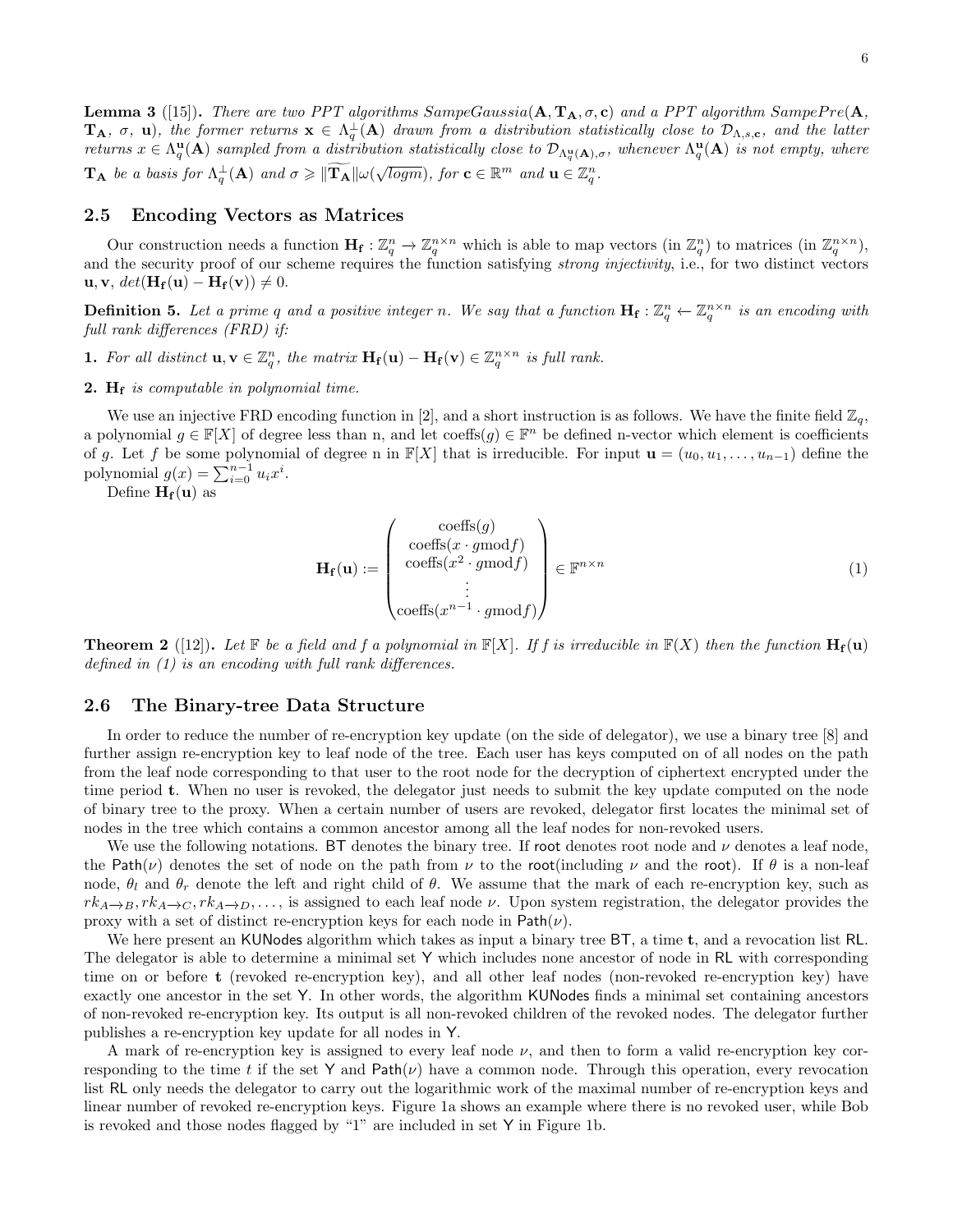

Figure 1: Examples of binary tree revocation structure

| <b>Algorithm 1 KUNodes</b>                                |
|-----------------------------------------------------------|
| Require: BT, RL, t                                        |
| 1: $X, Y \leftarrow \emptyset$                            |
| 2: for $(\nu_i, \mathbf{t_i}) \in \mathsf{RL}$ do         |
| 3: if $t_i \leq t$ then add Path $(\nu_i)$ to X end if    |
| $4:$ end for                                              |
| 5: for $\theta \in X$ do                                  |
| 6: if $\theta_l \notin X$ then add $\theta_l$ to Y end if |
| 7: if $\theta_r \notin X$ then add $\theta_r$ to Y end if |
| 8: end for                                                |
| 9: if $Y = \emptyset$ then add root to Y end if           |
| 10: $return Y$                                            |
|                                                           |

# **3 Syntax of RPRE**

We start with defining the general syntax of a revocable proxy re-encryption scheme.

### **3.1 System Definition**

**Definition 6** (Revocable Proxy Re-encryption)**.** *A proxy re-encryption with revocability includes nine probabilistic polynomial time (PPT) algorithms, namely* **Setup***,* **KeyGen***,* **Encrypt***,* **Decrypt***,* **ReKeyGen***,* **UpKey***,* **ReEnc***,* **ReKeyRev**, and UpCip with associated message space M, time space  $\mathcal{T}$ . We assume that the size of  $\mathcal{T}$  is polynomial in the security parameter  $1^n$ . Each algorithm is run by either one of parties, proxy, delegator, and delegatee. *The proxy maintains a revocation list RL and state ST. In what follows, an algorithm is called stateful if it updates RL or ST. Here we regard time space as discrete rather than continuous.*

- (*param, RL, ST*) *←* **Setup** (1*n*): Intake a security parameter *n*, the setup algorithm outputs a global public parameter *param*, a revocation list RL(initially empty), and a state ST, where  $n \in \mathbb{N}$ .
- (*pk, sk*) *←* **KeyGen** (*param*): Intake *param*, the key generation algorithm outputs a public key *pk* and a secret key *sk*. We let *param* include into the following algorithms as an implicit input.
- *C ←* **Encrypt**(*pk, M,* **t**): Intake a public key *pk*, a message *M ∈ M*, and a time **t** *∈ T* , the encryption algorithm outputs a ciphertext  $C \in \mathcal{C}$ .
- $r k_{pk \to pk' \mid t} \leftarrow \textbf{ReKeyGen}(pk, sk, pk', t, RL, ST)$ : Intake two public keys  $pk, pk',$  a private key  $sk$ , a time  $t \in \mathcal{T}$ , the revocation list RL, and the state ST, the re-encryption key generation algorithm outputs a re-encryption key  $rk_{pk\rightarrow pk'|\mathbf{t}}$  or a special symbol  $\perp$  indicating that  $pk'$  has been revoked.
- $-$  upkey<sub>t +t'</sub>  $\leftarrow$  UpKey(pk, sk, t, t', ST): Intake a public key pk, a private key sk, two time periods  $t < t' \in T$ and the state ST, the update key generation algorithm outputs a update key  $upkey_{\mathbf{t}\to\mathbf{t}}$ .
- $C_{\mathbf{t'}}$  ← **UpCip**( $pk, C, \text{upkey}_{\mathbf{t} \to \mathbf{t'}}$ , *ST*): Intake the public key *pk*, the state *ST*, a cipherext *C* of *pk* at time **t** and a update key  $upkey_{\mathbf{t}\to\mathbf{t}'}$ , the update ciphertext algorithm outputs the updated ciphertext of  $pk$  at time  $\mathbf{t}'$ , where  $t < t'$ .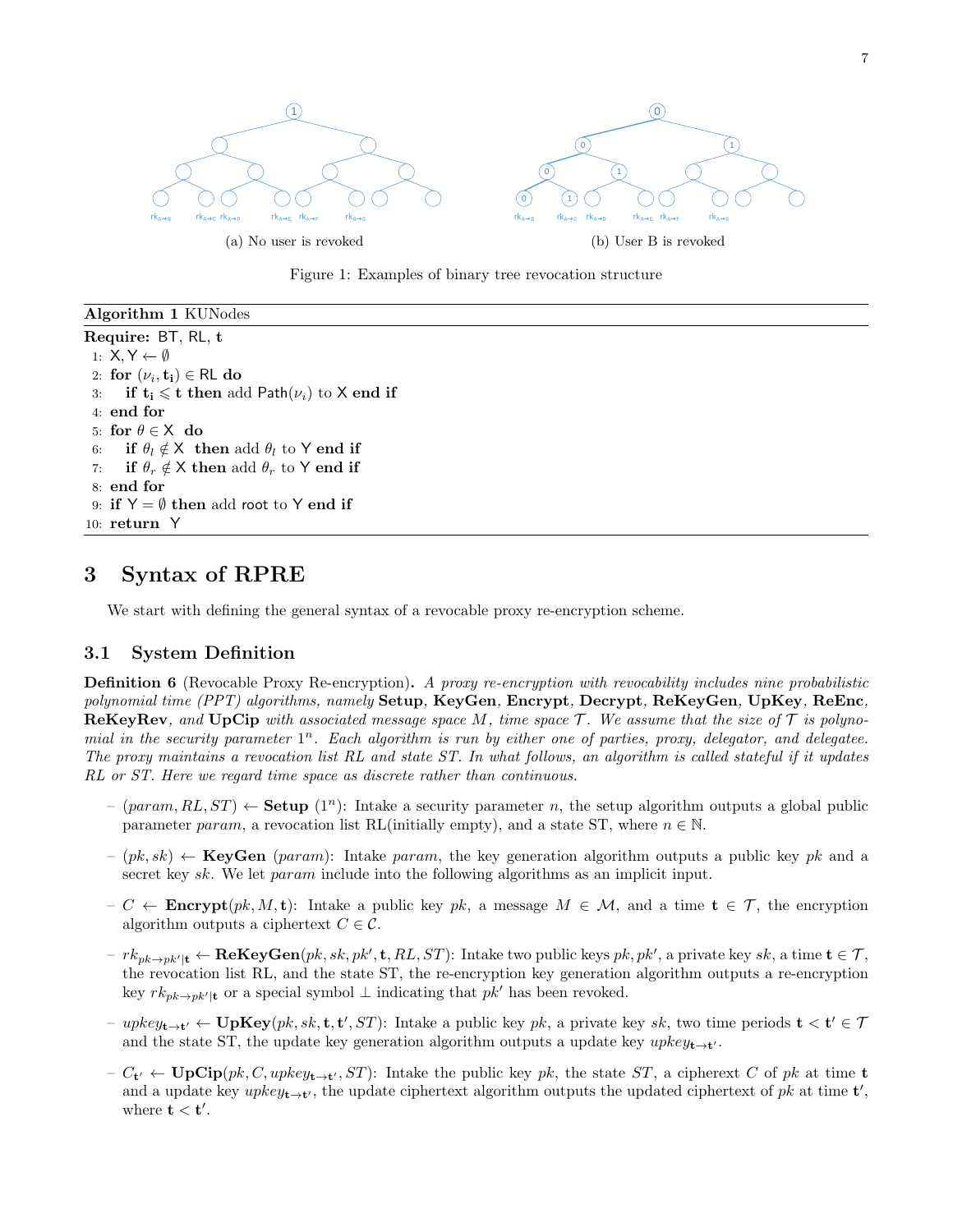- *C<sup>R</sup> ←* **ReEnc**(*rk, C*): Intake a proxy re-encryption key *rk* and a ciphertext *C*, the re-encryption algorithm outputs a ciphertext *CR*.
- $RL \leftarrow \textbf{ReKeyRev}(pk, pk', t, RL, ST)$ : Intake public keys  $pk, pk'$ , a revocation time  $t \in \mathcal{T}$ , the revocation list *RL*, and the state *ST*, the re-encryption key revocation algorithm outputs an updated revocation list *RL*.
- *M ←* **Decrypt**(*sk, C*): Intake a secret key *sk* and a ciphertext *C*, the decryption algorithm outputs a message  $M \in \mathcal{M}$ .

**Correctness**. The correctness requires that for all  $n \in \mathbb{N}$ ,  $\mathbf{t} \in \mathcal{T}$ ,  $M \in \mathcal{M}$ , all  $(pk, sk) \leftarrow \mathbf{KeyGen}(param)$ , and all possible valid states *ST* and revocation lists *RL*, if a user with the public key *pk* was not revoked before or, at time **t**, the followings hold:

- We have  $\textbf{Decrypt}(sk, \textbf{Encryption}(pk, M, \mathbf{t_0})) = M$ , where  $\mathbf{t_0} \leq \mathbf{t}$ ;
- We have  $\text{Decrypt}(sk, \text{UpCip}(pk, \text{Encryption}(pk, M, t_0), \text{UpKey}(pk, sk, t_0, t_1, ST), ST)) = M$ , where  $t_0$  <  $t_1 \leq t$ ;
- Given a re-encryption key  $rk_{pk\rightarrow pk'|t_1} \leftarrow \textbf{ReKeyGen}(pk, sk, pk', t_1, RL, ST)$  and for any  $C \leftarrow \textbf{Encrypt}(pk, sk, pk')$  $M$ , **t**<sub>1</sub>), we have  $\text{Decrypt}(sk', ReEnc(rk_{pk \to pk'|t_1}, C)) = M$ , where  $t_1 \leq t$ .

#### **3.2 System Workflow**

We here give a concise flow chart to illustrate our system. We assume there are four system users, in which Alice is delegator, and the rest of them are delegatees. There are two blocks in Figure 2, indicating the workflow before and after revocation, respectively. In general, our system works as follows. A data owner, Alice, encrypts her data and further uploads the ciphertext to a semi-trusted cloud server, who acts as a proxy. To fulfil secure data sharing, with the re-encryption keys (given by Alice), *rkAlice→Bob*, *rkAlice→Cindy*, *rkAlice→Dale*, the proxy can convert Alice's encryption to the ciphertexts intended for Bob, Cindy and Dale, respectively. If Alice decides to revoke the decryption rights delegation of Bob, she may send a request with necessary information to the proxy. By the necessary information, we mean the new re-encryption keys for Cindy and Dale along with a ciphertext update key. The proxy further updates the ciphertext of Alice by using the update key (without compromising the underlying plaintext). We here note that the new re-encryption keys are corresponding to the updated ciphertext of Alice, so that the proxy is allowed to convert the updated ciphertexts for Cindy and Dale. In our concrete construction (which is introduced in Section 4), we relate time period with encryption such that delegation of decryption rights (i.e. re-encryption key) is also limited to a time slot. A valid re-encryption requires that the time slot embedded into the re-encryption key must match the one associated with the ciphertext. The ciphertext update stage lifts the ciphertext from an old time slot say **t** to a new one **t** *′* , so that the re-encryption key (from Alice to Bob) under **t** is effective no more in re-encryption. In this way, re-encryption is only valid for the non-revoked users, Cindy and Dale. It is worth of mentioning that we make use of binary tree structure to reduce the re-encryption key update complexity to  $O(logN)$  in this paper, where N is the number of delegatee.

#### **3.3 Security Notion**

We formalize the RPRE-CCA security below. Our security model considers not only the standard notion of PRE security but also the re-encryption key revocability.

**RPRE-CCA Game.** Let  $1^n$  be the security parameter,  $A$  be any PPT adversary. Consider the following experiment for a RPRE scheme  $\Pi$  with a plaintext space  $M$ , a key space  $K$ , a ciphertext space  $C$  and the revocation list *RL* and the state *ST*:

Before proceeding to security game, we divide all users into two categories: honest user (HU) and corrupted user (CU). HU is a set of honest users only allowing *A* to know the corresponding public keys, while CU is a set of corrupted users manipulated by *A*.

**Setup***.* Output the public parameters *param*, a revocation list RL (initially empty), and a state ST, where *param* is sent to *A*. *A* is given the target  $pk^*$  and time  $t^*$ , labeling it as honest.

**Phase1**. *A* can adaptively make a polynomial number of queries of the following oracles  $O = (O_{KeyGen}, O_{RefKeyGen}, O_{RefKeyGen})$ **OUpKey**, **OReEnc**, **ODec**, **OReKeyRev**, **OUpCip**):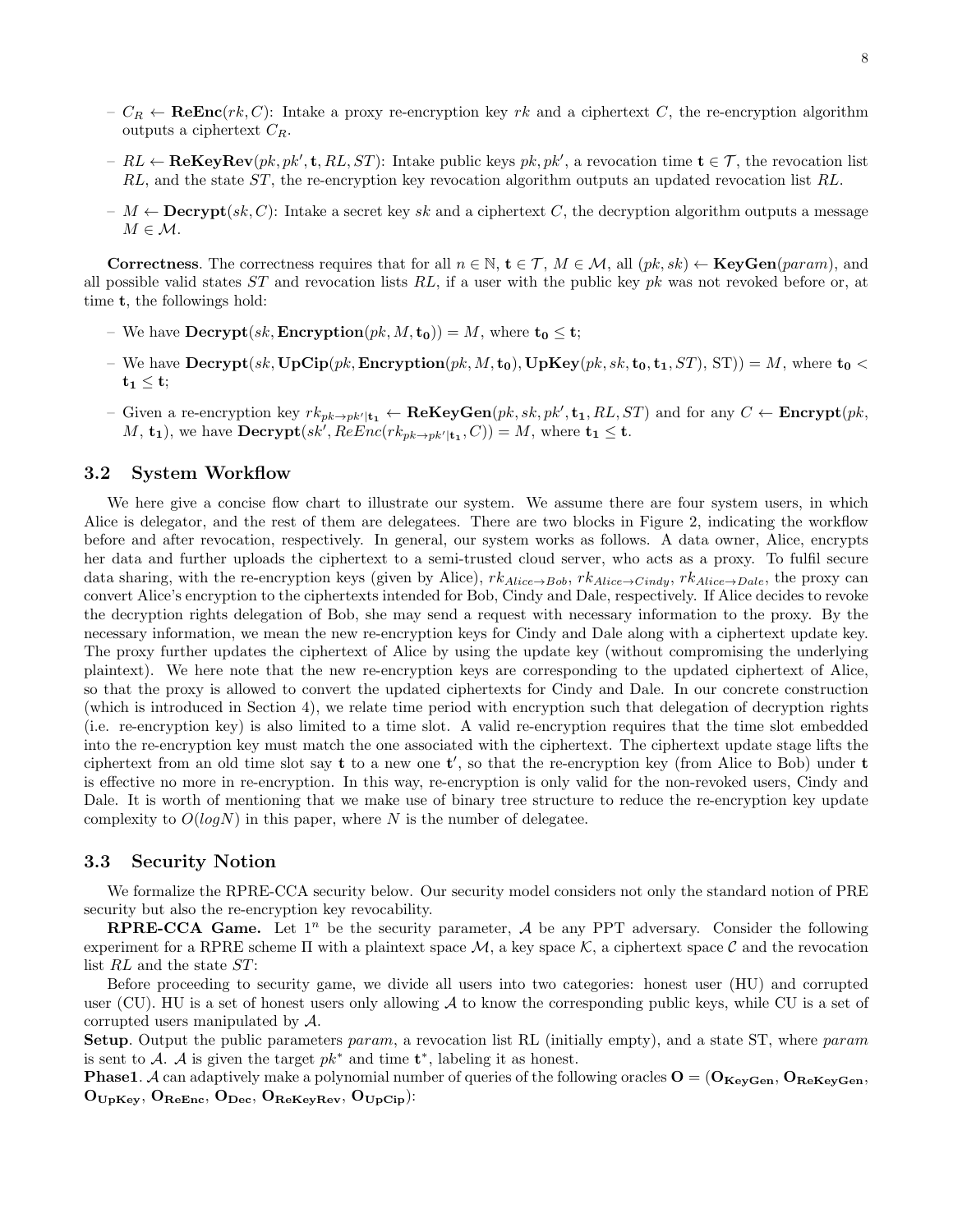

Figure 2: System Workflow

- **O**<sub>KeyGen</sub>: if *A* request a key of user *i* with a tag *honest*, the challenger returns  $pk_i$  and records  $i \in HU$ ; otherwise, the challenger returns  $(pk_i, sk_i)$  and records  $i \in CU$ , where  $(pk_i, sk_i) \leftarrow KeyGen(param)$ .
- **OReKeyGen**: *A* is allowed to ask a re-encryption key query *rkpk→pk′ |***t** from *pk* to *pk′* under a time **t**, the challenger responds by running the **ReKeyGen** algorithm to generate a re-encryption key  $rk_{pk\rightarrow pk'}$  for the adversary. If a query indicates that  $pk = pk'$  or  $pk \in HU, pk' \in CU$ , it will be ignored. The adversary can repeat polynomial times for different couple of identities.
- $-$  **OReEnc**: *A* is allowed to query re-encryption tuple  $(pk, pk', t, C_{pk})$ , the challenger responds by running **ReKeyGen** algorithm to generate a re-encryption key  $rk_{pk\rightarrow pk'}$  and further computing ciphertext  $C_{pk'}$  by running **ReEnc** algorithm. If  $pk = pk'$  or  $pk \in HU, pk' \in CU$ , the query will be ignored.
- $\sim$  **O**<sub>Dec</sub>: *A* is allowed to ask a decryption query on *C* of user *pk* (where *pk* ≠ *pk*<sup>\*</sup>), the challenger runs **Decrypt** to return *m*.
- **OReKeyRev**: *A* outputs a tuple (*pk*, **t**), the challenger updates RL by running **ReKeyRev**.
- $\mathbf{O}_{\mathbf{UpKey}}$ : *A* sends a tuple  $(pk, \mathbf{t}, \mathbf{t}')$  to the challenger. The challenger runs the algorithm  $\mathbf{UpKey}$  to generate  $upkey_{\mathbf{t}\to\mathbf{t}'}$ .
- $\sim$   $\mathbf{O}_{\mathbf{UpCip}}$ : *A* is allowed to query  $(pk, \mathbf{t}, \mathbf{t}', C)$ . The challenger runs the algorithm  $\mathbf{UpCip}$  to convert ciphertext *C* under **t** to the one under **t**', where **t**  $lt$  **t**'.

**Challenge.** *A* outputs two equal length plaintext  $m_0, m_1 \in M$ . The challenger picks a random bit  $b \in \{0, 1\}$  and sets the challenge ciphertext to  $C^* =$  **Encrypt** $(pk^*, m_b, t^*)$ . **Phase 2.** Same as Phase 1.

**Guess.** *A* outputs a guess  $b' \in \{0, 1\}$  and wins if  $b = b'$ . The following restrictions must be hold:

– **OReKeyGen** and **OReKeyRev** must be queried in non-decreasing order, i.e., the time of the current queries must be later than or equal the time of previous queries.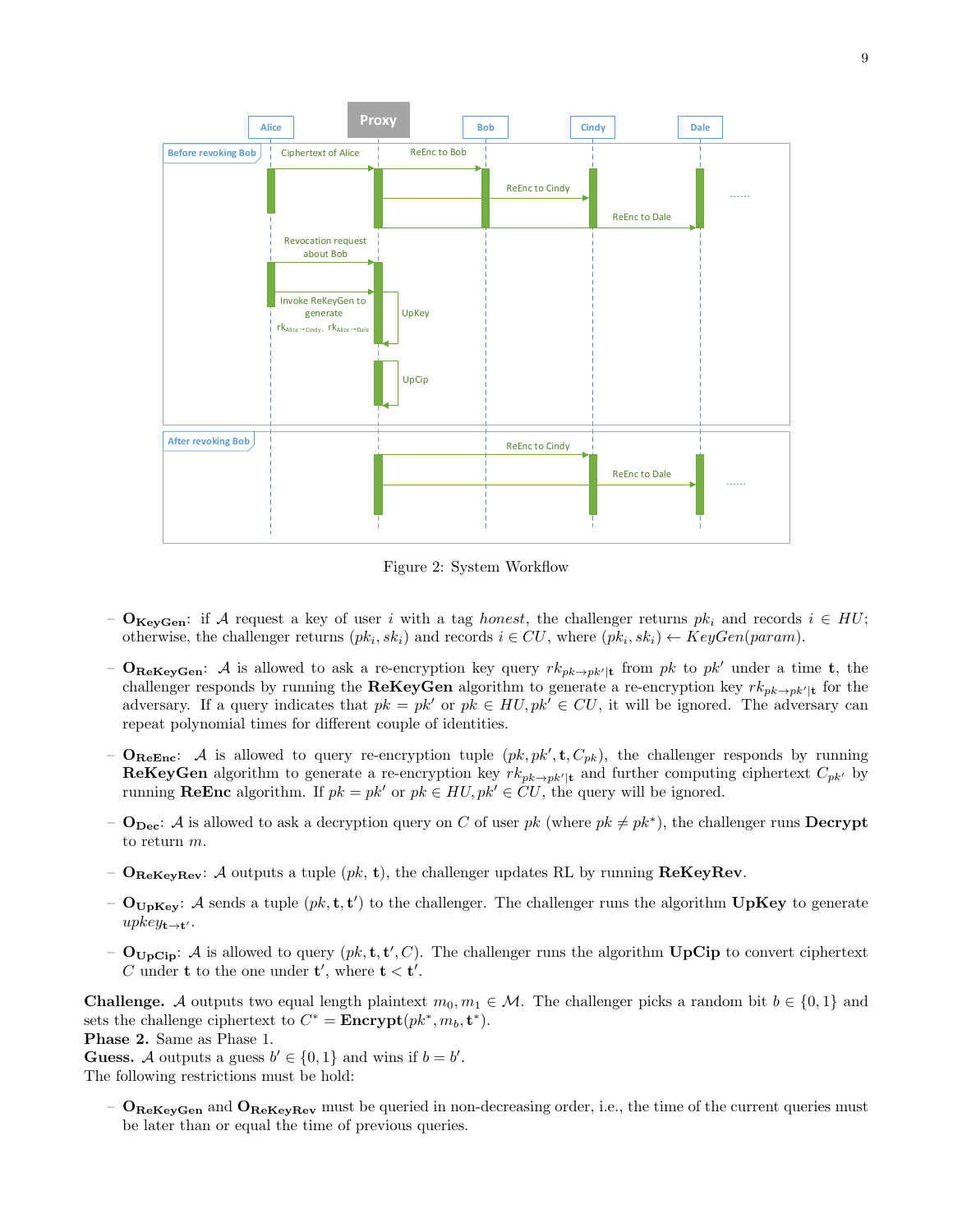- **OReKeyRev** cannot be queried at time **t**, if it has been queried at **t** once.
- When **OReKeyGen** is queried at time **t** *∗* , user *pk∗* must be in RL.
- *A* is not allowed to query the decryption oracle for the challenge ciphertext *C ∗* of *pk∗* at time **t** *∗* . If *C ∗* at time  $\mathbf{t}^*$  is converted to  $C^*$  at time  $\mathbf{t}$  for  $\mathbf{t}^* < \mathbf{t}$  by using  $\mathbf{O}_{\mathbf{UpCip}}$  or  $\mathbf{O}_{\mathbf{UpKey}}$ , *A* still cannot access to the decryption oracle for the query of *C ∗* at time **t**.

We refer to *A* in the above game as an RPRE-CCA adversary. We define the advantage of *A* in attacking an RPRE scheme  $\epsilon$  as

$$
Adv_{\epsilon,\mathcal{A}} = \left| Pr \left[ b = b' : \begin{array}{l} param \leftarrow \mathbf{Setup}(1^n, N) \\ \left[ m_0, m_1 \right) \leftarrow \mathcal{A}(param, pk^*, t^*)^{\mathbf{O}} \\ C^* \leftarrow \mathbf{Encrypt}(param, pk^*, m_b) \end{array} \right] - \frac{1}{2} \right|
$$

**Definition 7.** *We say that an RPRE scheme is CCA if for all probabilistic polynomial time algorithm A and negligible function*  $\varepsilon$ *,* we always have that  $Adv_{\epsilon,A}$  is a negligible function, that is,  $Adv_{\epsilon,A} \leq \varepsilon$ 

### **4 Construction**

#### **4.1 Intuition of Our Construction**

We first consider how to establish a connection between public key and time period for a user. Recall that a public key in a PRE scheme consists of three parts: the first two parts  $[\mathbf{A_0}|\mathbf{A_1}]$  (of the  $pk = ([\mathbf{A_0}|\mathbf{A_1}|\mathbf{A_2}])$  are regarded as an entirety, and the last part  $[A_2]$  is regarded as the other entirety in our construction. The re-encryption key is generated in the following two steps. First, we choose two matrices randomly, namely,  $\mathbf{A_R}$  and  $\mathbf{A_L}$ , such that the sum of the two equals the first two parts of  $pk$ . We extract  $\mathbf{SRK}_R$  and  $\mathbf{SRK}_L$  through a Gaussian sampler from the  $\mathbf{A_R}$ ,  $\mathbf{A_L}$ , and further store them in the nodes  $\theta \in Path(v)$  and  $\theta \in KUNodes(v)$ , respectively. Second, we add a random vector **s** to protect the time period from being cancelled out during some computation intaking the part  $\mathbf{A}_2$ .  $\mathbf{X}_{\theta,\mathbf{t}}$  is also extracted through a Gaussian sampler and stored in the node  $\theta \in \mathsf{KUNodes}(v)$ . The revocation of re-encryption key relies on if  $\mathbf{SRK}_R$ ,  $\mathbf{SRK}_L$ , and  $\mathbf{URK}_t$  are in the same node of the tree. In order to answer the re-encryption key query issued by adversary in the simulation, we divided the first two parts of *pk<sup>A</sup>* into  $U[A_{R_1}|A_{R_2}]$  and  $[I-U][A_{L_1}|A_{L_2}]$  in accordance with a certain proportion of  $U:[I-U]$ , where U is a unimodular matrix. Since the challenger of the security game will not have the private keys of honest users, we exploit Gaussian random sampling method to extract  $R_1^*$  and  $R_2^*$  from the Gauss distribution to construct honest user's public key  $pk = ([A_0 - A_0R_1 - A_0R_2 - H_f(t^*)G], H)$ , and we add  $-H_f(t^*)G$  to each honest user's key. In this way, we enable the challenger to answer the queries of re-encryption key and decryption.

#### **4.2 Our RPRE Scheme**

Below we present our RPRE scheme from lattices.

• **Setup**(1<sup>*n*</sup>): On input a security parameter 1<sup>*n*</sup>, it chooses *r* that is a fixed function  $w(\sqrt{\log n})$ . Set the modulus  $q = p^e = poly(n)$  and  $k = O(\log n)$ . The dimension of the public key is  $m = l + 2nk$ , where  $l = O(nk)$ . We adopt the standard trapdoor generation function in [23] to build the gadget matrix **G** and the two functions associated with it, namely, the invert function  $g_{\bf G}$  and the sampler  $f_{\bf G}$ . The trapdoors  ${\bf R}_1, {\bf R}_2 \sim \mathcal{D}^{l \times nk}$  so that  $(\mathbf{A_0}, \mathbf{A_0R_1}, \mathbf{A_0R_2})$  is negl(n)-far from uniformly distribution  $\mathbb{Z}_q^{n \times l} \times \mathbb{Z}_q^{n \times nk} \times \mathbb{Z}_q^{n \times nk}$ . All  $\mathbf{H} \in \mathbb{Z}_q^{n \times n}$  that are used in out scheme are invertible, and the difference between two such matrices,  $H' - H''$ , is also invertible. This occurs with a non-negligible probability of  $(1 - 1/p)^e$  when *p* is prime. Therefore we can always find those matrices with rejection samplings.

The LWE error rate  $1/\alpha = \mathcal{O}((nk)^3) \cdot r^3$ . We define a encoding function as  $\mathbf{enc}(\mathbf{m}) = \mathbf{Bm} \in \mathbb{Z}^{nk}$ , which encodes the message space  $\{0,1\}^{nk}$  to the cosets of  $\Lambda/2\Lambda$  for the lattice  $\Lambda = \Lambda(\mathbf{G}^{\top})$  using any basis  $\mathbf{B} \in \mathbb{Z}^{nk}$  of  $\Lambda$ , and this encoding can be efficiently inverted.

• KeyGen(param): On input  $\mathbf{A_0} \stackrel{\$}{\leftarrow} \mathbb{Z}_q^{n \times l}$ ,  $\mathbf{R_1}, \mathbf{R_2} \stackrel{\$}{\leftarrow} \mathcal{D}^{l \times nk}$ , an invertible matrix  $\mathbf{H} \stackrel{\$}{\leftarrow} \mathbb{Z}_q^{n \times n}$ . The public key is  $pk = (\mathbf{A}, \mathbf{H})$  where  $\mathbf{A} = [\mathbf{A_0}|\mathbf{A_1}|\mathbf{A_2}] = [\mathbf{A_0}|\mathbf{-A_0}\mathbf{R_1}|\mathbf{-A_0}\mathbf{R_2}] \in \mathbb{Z}_q^{n \times (l+2nk)}$ . The private key is  $sk = [\mathbf{R_1}|\mathbf{R_2}] \in \mathbb{Z}_q^{n \times (l+2nk)}$  $\mathbb{Z}^{l \times 2nk}$ .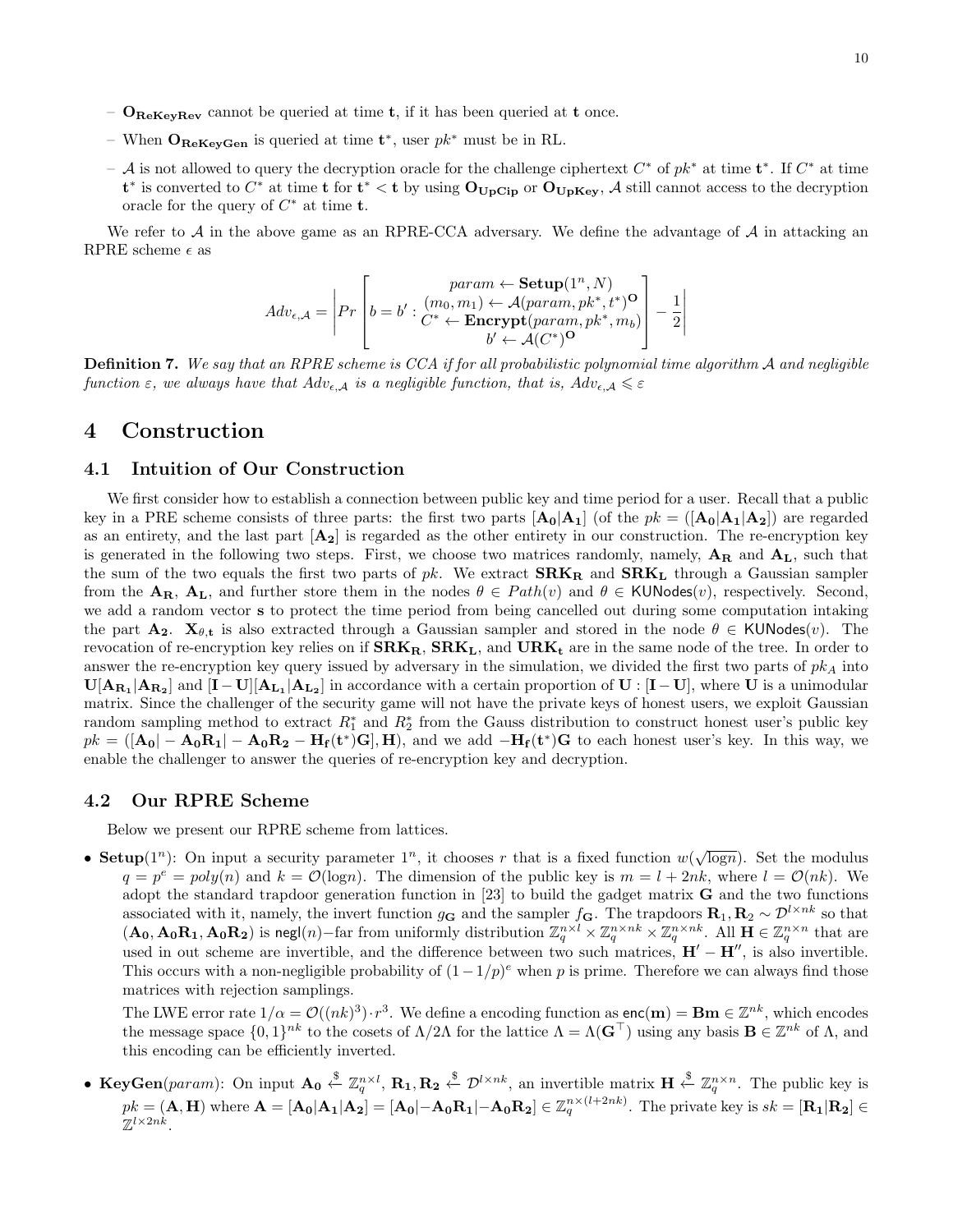• Encryption $(pk, m, t)$ : On input  $m \in \{0, 1\}^{nk}$ , a vector  $\mathbf{r} \stackrel{\$}{\leftarrow} \mathbb{Z}_q^n$ , a time vector  $\mathbf{t} \leftarrow \mathbb{Z}_q^n$ . Compose  $\mathbf{A}_{\mathbf{u}} = [\mathbf{A}_{\mathbf{0}} | \mathbf{A}_{\mathbf{1}} +$  $\mathbf{HG}[\mathbf{A_2} + \mathbf{H_f(t)G}]$ , and sample three error vectors  $\mathbf{e_0} \stackrel{\$}{\leftarrow} \mathcal{D}_{\mathbb{Z},\alpha q}^l$ ,  $\mathbf{e_1}, \mathbf{e_2} \stackrel{\$}{\leftarrow} \mathcal{D}_{\mathbb{Z},s}^{nk}$ , where  $s^2 = (\|\mathbf{e_0}\|^2 + l\alpha q^2) \cdot r^2$ . The composed error vector is concatenated by the three vectors  $\mathbf{e} = (\mathbf{e_0}|\mathbf{e_1}|\mathbf{e_2}) \in \mathbb{Z}^m$ . Let

 $\mathbf{b}^+=2(\mathbf{r}^+[\mathbf{A_0}|\mathbf{A_1}+\mathbf{H}\mathbf{G}|\mathbf{A_2}+\mathbf{H_f}(\mathbf{t})\mathbf{G}]\bmod q)+\mathbf{e}^++(\mathbf{0},\mathbf{0},enc(\mathbf{m}))^+\bmod 2q$ 

where the dimension of first zero vector is *l*, and that of the second is *nk*. Return the ciphertext  $c = \mathbf{b} \in \mathbb{Z}_{2q}^m$ .

- Decryption(pk, sk, c): Recall that  $pk = [\mathbf{A}, \mathbf{H}], sk = [\mathbf{R_1}|\mathbf{R_2}],$  and  $c = \mathbf{b}$ . Compute  $\mathbf{A_u} = [\mathbf{A_0}|\mathbf{A_1} + \mathbf{HG}|\mathbf{A_2} + \mathbf{d}]\mathbf{A_3}$  $H_f(t)$ **G** through matrix  $H_u$ , and perform the following steps:
	- 1. Output  $\perp$  if the form of *c* is invalid or  $\mathbf{H}_{\mathbf{f}}(\mathbf{t}) = 0$ . Otherwise, call the algorithm Invert<sup>*O*</sup>([**R**<sub>1</sub>|**R**<sub>2</sub>], **A**<sub>**u**</sub>, **b**,  $\mathbf{H}_{\mathbf{f}}(\mathbf{t}))$  to get values  $\mathbf{z} \in \mathbb{Z}_q^n$  and  $\mathbf{e} = (\mathbf{e_0}, \mathbf{e_1}, \mathbf{e_2}) \in \mathbb{Z}_q^l \times \mathbb{Z}_q^{nk} \times \mathbb{Z}_q^{nk}$  so that  $\mathbf{b}^\top = \mathbf{z}^\top \mathbf{A_u} + \mathbf{e}^\top \bmod q$ . If the call to Invert fails for any reason, output *⊥*.
	- 2. If  $||e_0|| \ge \alpha q \sqrt{l}$  or  $e_1, e_2 \ge \alpha q \sqrt{2lnk} \cdot w(\sqrt{\log n})$ , output ⊥.
	- 3. Let  $\mathbf{v} = \mathbf{b} \mathbf{e} \mod 2q$ , parsed as  $\mathbf{v} = (\mathbf{v_0}, \mathbf{v_1}, \mathbf{v_2}) \in \mathbb{Z}_{2q}^l \times \mathbb{Z}_{2q}^{nk} \times \mathbb{Z}_{2q}^{nk}$ . If  $\mathbf{v_0} \notin 2\Lambda(\mathbf{A_0}^\top)$ , output  $\bot$ . Otherwise, compute

$$
\mathbf{v}^{\top} \begin{pmatrix} \mathbf{R_1} & \mathbf{R_2} \\ \mathbf{I} & \mathbf{0} \\ \mathbf{0} & \mathbf{I} \end{pmatrix} \bmod 2q \in \mathbb{Z}_{2q}^{nk}
$$

and apply *encode−*<sup>1</sup> to the last *nk* coordinates if it exists, otherwise output *⊥*.

•  $\mathbf{ReKeyGen}(pk, sk, pk', t, RL, ST)$ :

Recall that  $pk = (\mathbf{A_0}|\mathbf{A_1}|\mathbf{A_2}], \mathbf{H})$ ,  $sk = [\mathbf{R_1}|\mathbf{R_2}]$ , and  $pk' = (\mathbf{A_0}|\mathbf{A_1}|\mathbf{A_2}], \mathbf{H}')$ . In this step, the algorithm's input is the public key of the delegator and the delegatee, and a part of re-encryption key needed in our construction is generated by the private key of the delegator. The specific process is as follows:

1. For each  $\theta \in \text{Path}(v)$ , if  $\mathbf{A_R}$  and  $\mathbf{A_L}$  have not to been defined, the first two items of the delegatee's public key  $[\mathbf{A'_0}|\mathbf{A'_1} + \mathbf{H'G}]$  would be divided into two parts: denoted by  $\mathbf{A_R}$  and  $\mathbf{A_L}$  satisfy  $[\mathbf{A'_0}|\mathbf{A'_1} + \mathbf{H'G}] =$  $A_R + A_L$ .

We make  $A_R$  parse as two matrices  $A_{R_1} \in \mathbb{Z}_q^{n \times l}$  and  $A_{R_2} \in \mathbb{Z}_q^{n \times nk}$ . Making use of the first part of the secret key  $\mathbf{R}_1$ (the Gaussian matrix) and the invertible matrix  $\mathbf{H} \in \mathbb{Z}_q^{n \times n}$  from the public key. More concretely, we sample column wise so that for each column of  $\mathbf{A}_{\mathbf{R}_1}$  and obtain an  $l + nk$  dimensional column of the part of re-encryption key by executing  $\textsf{Sample}^{\mathcal{O}}$ . And we derive an  $(l + nk) \times l$  matrix after sampling *l* times and parse it as two matrices  $\mathbf{X_{00}} \in \mathbb{Z}^{l \times l}$  and  $\mathbf{X_{10}} \in \mathbb{Z}^{nk \times l}$  with Gaussian entries of parameter *s*.

$$
\left[A_0|-A_0R_1+HG\right]\binom{X_{00}}{X_{10}}=\left[A_{R_1}\right]
$$

And continue sampling for the cosets obtained from the columns of  $A_{R_2}$ , we derive an  $(l+nk) \times nk$  matrix after sampling *nk* times and parse it as two mtrices  $X_{01} \in \mathbb{Z}^{l \times nk}$  and  $X_{11} \in \mathbb{Z}^{nk \times nk}$  with Gaussian entries of parameter  $s\sqrt{\frac{l}{2}}$ :

$$
[A_0] - A_0 R_1 + HG \begin{pmatrix} X_{01} \\ X_{11} \end{pmatrix} = [A_{R_2}]
$$

Combined with the above two steps, we could get

$$
[\mathbf{A_0} - \mathbf{A_0} \mathbf{R_1} + \mathbf{H} \mathbf{G}] \begin{pmatrix} \mathbf{X_{00}} & \mathbf{X_{01}} \\ \mathbf{X_{10}} & \mathbf{X_{11}} \end{pmatrix} = [\mathbf{A_{R_1}} | \mathbf{A_{R_2}}] = [\mathbf{A_R}]
$$

We denote  $\begin{pmatrix} X_{00} & X_{01} \ X_{10} & X_{11} \end{pmatrix}$  by  $X_{\theta,\mathbf{R}}$ , then store  $\mathbf{A}_{\mathbf{R}}X_{\theta,\mathbf{R}}$  in node  $\theta \in \mathsf{Path}(v)$ , and output  $\mathbf{S}\mathbf{R}\mathbf{K}_{\mathbf{R}} =$  $(\theta, \mathbf{X}_{\theta, \mathbf{R}})_{\theta \in \mathsf{Path}(v)}$ .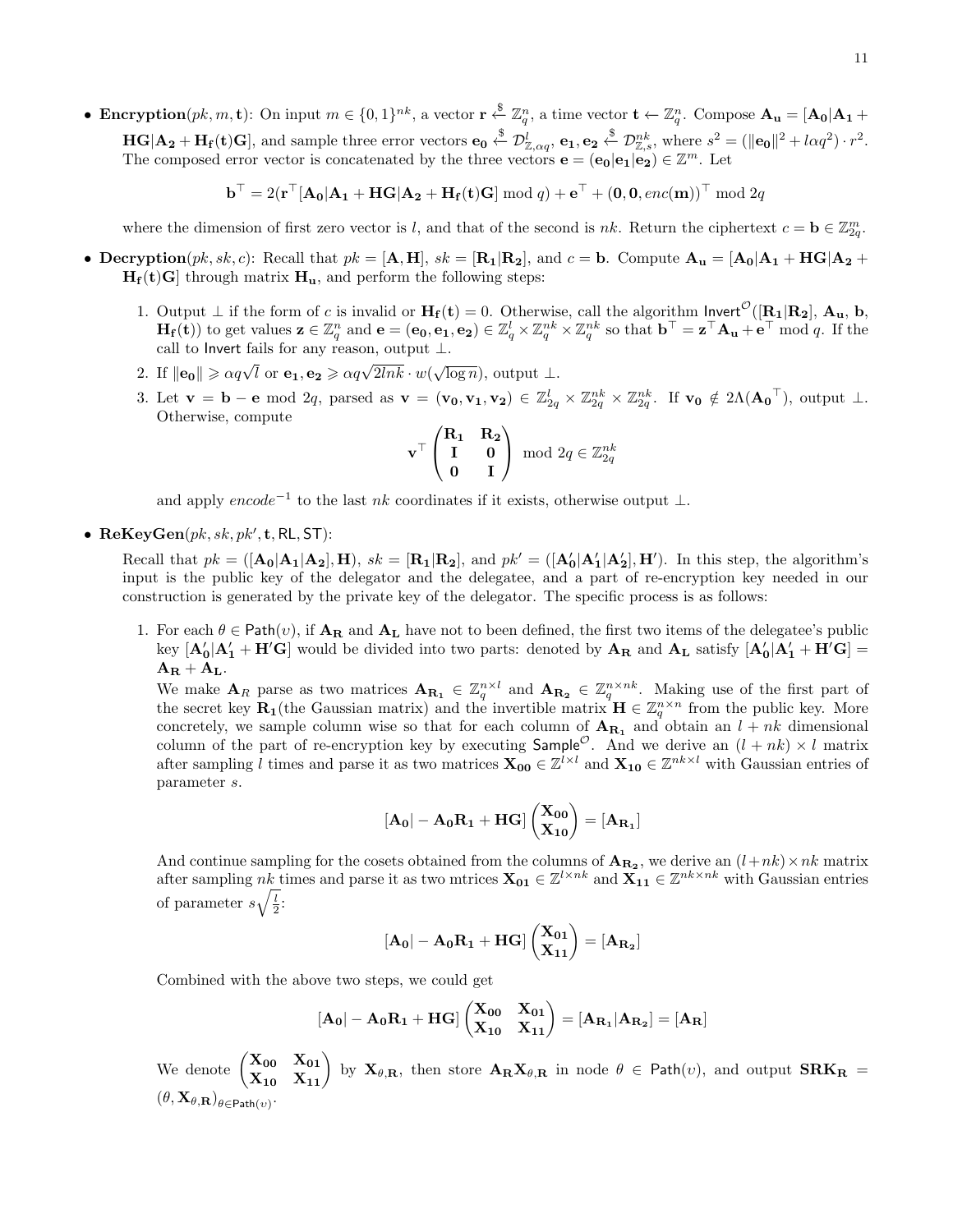2. For each  $\theta \in \text{KUNodes}(v)$ , if  $\mathbf{A_R}$  and  $\mathbf{A_L}$  are not defined, by the above definition we definite  $\mathbf{A_R}$  and  $\mathbf{A_L}$ to satisfy  $[\mathbf{A}'_0 | \mathbf{A}'_1 + \mathbf{H}'\mathbf{G}] = \mathbf{A}_{\mathbf{R}} + \mathbf{A}_{\mathbf{L}}.$ 

The same calculation method as the first step is adopted to generate  $\mathbf{X}_{\theta,\mathbf{L}} = \begin{pmatrix} \mathbf{X}_{00}^{\prime} & \mathbf{X}_{01}^{\prime} \\ \mathbf{X}_{10}^{\prime} & \mathbf{X}_{11}^{\prime} \end{pmatrix}$  correspond to  $\mathbf{A}_{\mathbf{L}}$ , and store  $\mathbf{A}_{\mathbf{L}}$  and  $\mathbf{X}_{\theta,\mathbf{L}}$  in the node  $\theta \in \mathsf{KUNodes}$ , that is  $[\mathbf{A_0}]-\mathbf{A_0}\mathbf{R_1}+\mathbf{H}\mathbf{G}]\begin{pmatrix} \mathbf{X}_{00}' & \mathbf{X}_{01}' \\ \mathbf{X}_{10}' & \mathbf{X}_{11}' \end{pmatrix} = [\mathbf{A_L}].$  $\textbf{And output} \ \textbf{SRK}_\textbf{L} = (\theta, \textbf{X}_{\theta, \textbf{L}})_{\theta \in \textsf{KUNodes}(v)}.$ 

3. In this step, our algorithm whose input is the public key of the delegator and the delegatee and the private key of the delegator is used to generate the time-control part of the proxy re-encryption key needed in the scheme. The specific process is as follows:

Select matrix function  $\mathbf{H}_{\mathbf{f}}(\mathbf{x}): \mathbf{x} \to \mathbb{Z}_q^{n \times n}, \mathbf{x} \in \mathbb{Z}_q^n$  whose input is the time vector  $\mathbf{t} \in \mathbb{Z}_q^n$  and the random vector  $\mathbf{s} \leftarrow \mathbb{Z}_q^n$ . In order to hold the containing time **t** item in the final term, we have to make the containing **t** item on both sides of the equation inequality, to avoid it being eliminated(under the assumption that the third column and the third row of proxy re-encryption key are identity matrix **I**). So we introduce a random vector  $\mathbf{s} \stackrel{\$}{\leftarrow} \mathbb{Z}_q^n$  in  $\mathbf{A_2} + \mathbf{H_f}(\mathbf{t})\mathbf{G}$ , make the right-hand side of the equation  $\mathbf{A'_2} + \mathbf{H_f}(\mathbf{t} + \mathbf{s})\mathbf{G}$ :

$$
[A_0|A_1 + HG|A_2 + H_f(t)G] \begin{pmatrix} X_{02} \\ X_{12} \\ I \end{pmatrix} = [A'_2 + H_f(t+s)G]
$$

The method used here is the same as **SRKeyGen** in the previous step. Sampling for the cosets is obtained from the columns of the matrix  $A'_2 - A_2 + (H_f(t+s) - H_f(t))G$  by executing Sample<sup>*O*</sup>. The outputs, from the columns of the matrix  $\mathbf{A_2} - \mathbf{A_2} + (\mathbf{H_f}(\mathbf{t} + \mathbf{s}) - \mathbf{H_f}(\mathbf{t}))\mathbf{G}$  by executing sample.<br>namely  $\mathbf{X_{02}} \in \mathbb{Z}^{l \times nk}$ ,  $\mathbf{X_{12}} \in \mathbb{Z}^{nk \times nk}$ , have Gaussian distributed entries with parameter *l*:

$$
[A_0|A_1+HG]\left(\begin{matrix}X_{02}\\X_{12}\end{matrix}\right)=A_2'-A_2+(H_f(t+s)-H_f(t))G
$$

We denote  $\begin{pmatrix} \mathbf{X_{02}} \\ \mathbf{X_{12}} \end{pmatrix}$  by  $\mathbf{X}_{\theta,t}$ , and then store  $\theta$  and  $\mathbf{X}_{\theta,t}$  in node  $\theta \in \mathsf{KUNodes}(v)$ , and output  $\mathbf{URK_t} =$  $(\theta, X_{\theta, \mathbf{t}})_{\theta \in \mathsf{KUNodes}(v)}$ .

4.  $\forall (\alpha, X_{\alpha,R}) \in \mathbf{SRK}_R, (\beta, X_{\beta,L}) \in \mathbf{SRK}_L, (\gamma, X_{\gamma,t}) \in \mathbf{URK}_t$ , if  $\exists (\alpha, \beta, \gamma)$  satisfies  $\alpha = \beta = \gamma$  then the re-encryption key is a matrix with Gaussian entries:

$$
rk = \begin{pmatrix} \mathbf{X}_{\theta,R} + \mathbf{X}_{\theta,L} & \mathbf{X}_{\theta,t} \\ 0 & \mathbf{I} \end{pmatrix} = \begin{pmatrix} \mathbf{X}_{00} & \mathbf{X}_{01} & \mathbf{X}_{02} \\ \mathbf{X}_{10} & \mathbf{X}_{11} & \mathbf{X}_{12} \\ 0 & 0 & \mathbf{I} \end{pmatrix};
$$

on the otherwise, if any two sets of  $\mathbf{SRK}_R$ ,  $\mathbf{SRK}_L$  and  $\mathbf{URK}_\mathbf{t}$  do not have a common node,  $rk \leftarrow \perp$ .

5. Output re-encryption key *rk* satisfying:

$$
[\mathbf{A}_0|\mathbf{A}_1+\mathbf{H}\mathbf{G}|\mathbf{A}_2+\mathbf{H}_f(t)\mathbf{G}]\begin{pmatrix}\mathbf{X}_{\theta,R}+\mathbf{X}_{\theta,L}&\mathbf{X}_{\theta,t}\\0&I\end{pmatrix}=[\mathbf{A}_0^\prime|\mathbf{A}_1^\prime+\mathbf{H}^\prime\mathbf{G}|\mathbf{A}_2^\prime+\mathbf{H}_f(t+s)\mathbf{G}]
$$

• **UpKey**( $pk$ ,  $\mathbf{t}'$ ,  $\mathbf{t}$ ,  $ST$ ,  $sk$ ): Recall that  $sk = [\mathbf{R_1}|\mathbf{R_2}]$ . The delegator would generate a proxy re-encryption key  $rk$ **t**<sub>*′*</sub> +  $\star$  and the ciphertext of delegator would be converted at time **t**<sup>*'*</sup> to the time **t** by the proxy. Using the first part of private key  $sk : \mathbf{R}_1$  and the invertible matrix **H** of the public key, and executing  $Sample^{\mathcal{O}}$  algorithm(similar to the operations in algorithm  $\textbf{ReKeyGen}$ ), output  $X_1 \in \mathbb{Z}^{l \times nk}$ ,  $X_2 \in \mathbb{Z}^{nk \times nk}$ , where

$$
[\mathbf{A}_0|\mathbf{A}_1+\mathbf{H}\mathbf{G}]\begin{pmatrix}\mathbf{X}_1\\\mathbf{X}_2\end{pmatrix}=\mathbf{H}_f(\mathbf{t})-\mathbf{H}_f(\mathbf{t}')\mathbf{G}
$$

The re-encryption key is the matrix:

$$
rk_{\mathbf{t'}\to\mathbf{t}} = \begin{pmatrix} \mathbf{I} & \mathbf{0} & \mathbf{X}_1 \\ \mathbf{0} & \mathbf{I} & \mathbf{X}_2 \\ \mathbf{0} & \mathbf{0} & \mathbf{I} \end{pmatrix}
$$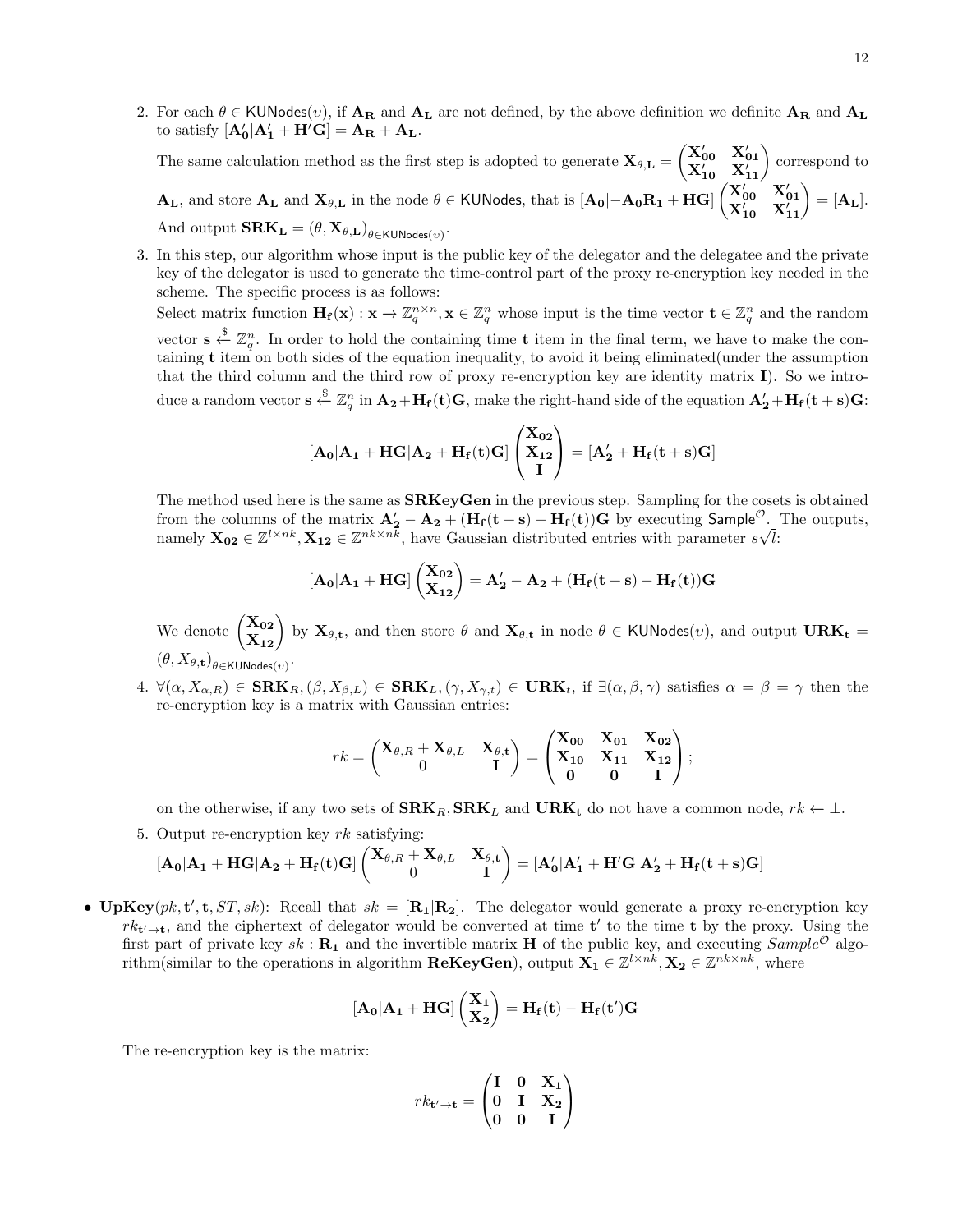• **ReEnc**( $rk$ ,  $c$ ): Recall that  $c = (\mathbf{H}_{\mathbf{u}}, \mathbf{b})$ . Convert the ciphertext of delegator to the ciphertext of delegatee by using the proxy re-encryption key. The specific process is as follows:

$$
\mathbf{b}^{\top} \cdot rk
$$

$$
=2(\mathbf{r}^{\top}[\mathbf{A}_{0}|\mathbf{A}_{1}+\mathbf{H}\mathbf{G}|\mathbf{A}_{2}+\mathbf{H}_{\mathbf{f}}(\mathbf{t})\mathbf{G}] \bmod q)+\mathbf{e}^{\top}+(0,0,enc(\mathbf{m}))^{\top}\cdot \begin{pmatrix} \mathbf{X}_{00} & \mathbf{X}_{01} & \mathbf{X}_{02} \\ \mathbf{X}_{10} & \mathbf{X}_{11} & \mathbf{X}_{12} \\ \mathbf{0} & \mathbf{0} & \mathbf{I} \end{pmatrix} \bmod 2q
$$

$$
=2(\mathbf{r}^{\top}[\mathbf{A}_{0}'|\mathbf{A}_{1}' + \mathbf{H}'\mathbf{G}|\mathbf{A}_{2}' + \mathbf{H}_{\mathbf{f}}(\mathbf{t}+\mathbf{s})\mathbf{G}] \bmod q)+\mathbf{e}^{\top}+(0,0,enc(\mathbf{m}))^{\top} \bmod 2q,
$$
(2)

where  $\bar{e} = (\bar{e}_0, \bar{e}_1, \bar{e}_2) = (e_0 X_{00} + e_1 X_{01}, e_0 X_{01} + e_1 X_{11}, e_0 X_{02} + e_1 X_{12} + e_2).$ Finally, we output the ciphertext  $c = (\mathbf{H_f}(\mathbf{t} + \mathbf{s})\mathbf{G}, \mathbf{b})$ 

- ReKeyRev $(pk, pk', t, RL, ST)$ : On input a public key  $pk' = (\mathbf{A_0}^\prime \mathbf{A_1}^\prime \mathbf{A_2}', \mathbf{H}^\prime)$ , a time t, the revocation list RL, and the state ST, the algorithm adds  $(pk \to pk', \mathbf{t})$  to RL for all nodes v associated with  $pk \to pk'$  and return *RL*.
- *•* **UpCipher**(*pk,* **b** *<sup>⊤</sup>, rk***t***→***<sup>t</sup>** *′ , ST,*): When user *pk* is revoked and the proxy re-encryption keys are updated, the proxy could re-encrypt the ciphertext of delegator at time **t** to time **t** *′* as follows:

$$
\mathbf{b}^{\top} \cdot rk_{\mathbf{t}\to\mathbf{t}'}
$$
\n
$$
= 2(\mathbf{r}^{\top}[\mathbf{A}_{0}|\mathbf{A}_{1} + \mathbf{H}\mathbf{G}|\mathbf{A}_{2} + \mathbf{H}_{\mathbf{f}}(\mathbf{t})\mathbf{G}] \bmod q) + \mathbf{e}^{\top} + (\mathbf{0}, \mathbf{0}, enc(\mathbf{m}))^{\top} \cdot \begin{pmatrix} \mathbf{I} & \mathbf{0} & \mathbf{X}_{1} \\ \mathbf{0} & \mathbf{I} & \mathbf{X}_{2} \\ \mathbf{0} & \mathbf{0} & \mathbf{I} \end{pmatrix} \bmod 2q
$$
\n
$$
= 2(\mathbf{r}^{\top}[\mathbf{A}_{0}|\mathbf{A}_{1} + \mathbf{H}\mathbf{G}|\mathbf{A}_{2} + \mathbf{H}_{\mathbf{f}}(\mathbf{t}')\mathbf{G}] \bmod q) + \widetilde{\mathbf{e}}^{\top} + (\mathbf{0}, \mathbf{0}, enc(\mathbf{m}))^{\top} \bmod 2q,
$$
\nwhere  $\widetilde{\mathbf{e}} = (\widetilde{\mathbf{e}_{0}}, \widetilde{\mathbf{e}_{1}}, \widetilde{\mathbf{e}_{2}}) = (\mathbf{e}_{0}, \mathbf{e}_{1}, \mathbf{e}_{0}\mathbf{X}_{1} + \mathbf{e}_{1}\mathbf{X}_{2} + \mathbf{e}_{2}).$ \n(3)

**Correctness.** We present the correctness of our scheme by showing both the original ciphertext and the reencrypted ciphertext can be decrypted correctly. We verify that the process of re-encryption. The proxy can convert ciphertext of  $pk$  to  $pk'$  through the corresponding re-encryption key where the  $pk'$  is not a revoked user:  $\forall (\alpha, X_{\alpha,R}) \in \mathbf{SRK}_R, (\beta, X_{\beta,L}) \in \mathbf{URK}_t, (\gamma, X_{\gamma,t}) \in \mathbf{URK}_t, \ \exists (\alpha, \beta, \gamma) \text{ satisfies } \alpha = \beta = \gamma.$  We can chalk up  $rk = \begin{pmatrix} \mathbf{X}_{\theta,R} + \mathbf{X}_{\theta,L} & \mathbf{X}_{\theta,t} \end{pmatrix}$ 0 **I** ) by running **ReKeyGen**(**SRK***R,* **SRK***L,* **URKt**). We further call the re-encryption

 $\text{algorithm} \ \textbf{ReEnc} \ \text{to get ciphertext} \ 2(\mathbf{r}^\top [\mathbf{A_0}'|\mathbf{A_1}' + \mathbf{H}'\mathbf{G}|\mathbf{A_2}' + \mathbf{H}_\mathbf{f}(\mathbf{t} + \mathbf{s})\mathbf{G}] \bmod q) + \mathbf{\overline{e}}^\top + (\mathbf{0}, \mathbf{0}, enc(\mathbf{m}))^\top \bmod 2q.$ We here explore that how to set appropriate parameters include size of noise so that the re-encrypted ciphertext

can be decrypted correctly. Our scheme has the same parameter setting of the original ciphertext as [MP12]. And the parameter setting of the re-encrypted ciphertext is as same as [EK14]'s, by taking  $1/\alpha = \mathcal{O}(nk)^3 \cdot r^3$  we have the desired property for both error terms:  $\overline{e_0}R'_1+\overline{e_1}, \overline{e_0}R'_2+\overline{e_2} \in \mathcal{P}_{1/2}(q \cdot B^{(-\top)})$ . It can be proved that the **Decryption** algorithm in our revocable proxy re-encryption scheme is correct.

### **5 Security Analysis**

We first elaborate that our scheme is immune to a means of attack in [14]. The attack method adopted in that article is that the adversary can tell the real system from the simulation system by distinguishing an equation with public key and proxy re-encryption key. The basic reason is that the second part of the third item  $-\mathbf{H}_u\mathbf{G}$  is equal in two sides of the following equation:

$$
[A_0|A_1+HG|A_2+H_uG]\begin{pmatrix} X_{02}\\ X_{12}\\ I\end{pmatrix}=[A_2'+H_uG].
$$

It is easy to check and compare with equation: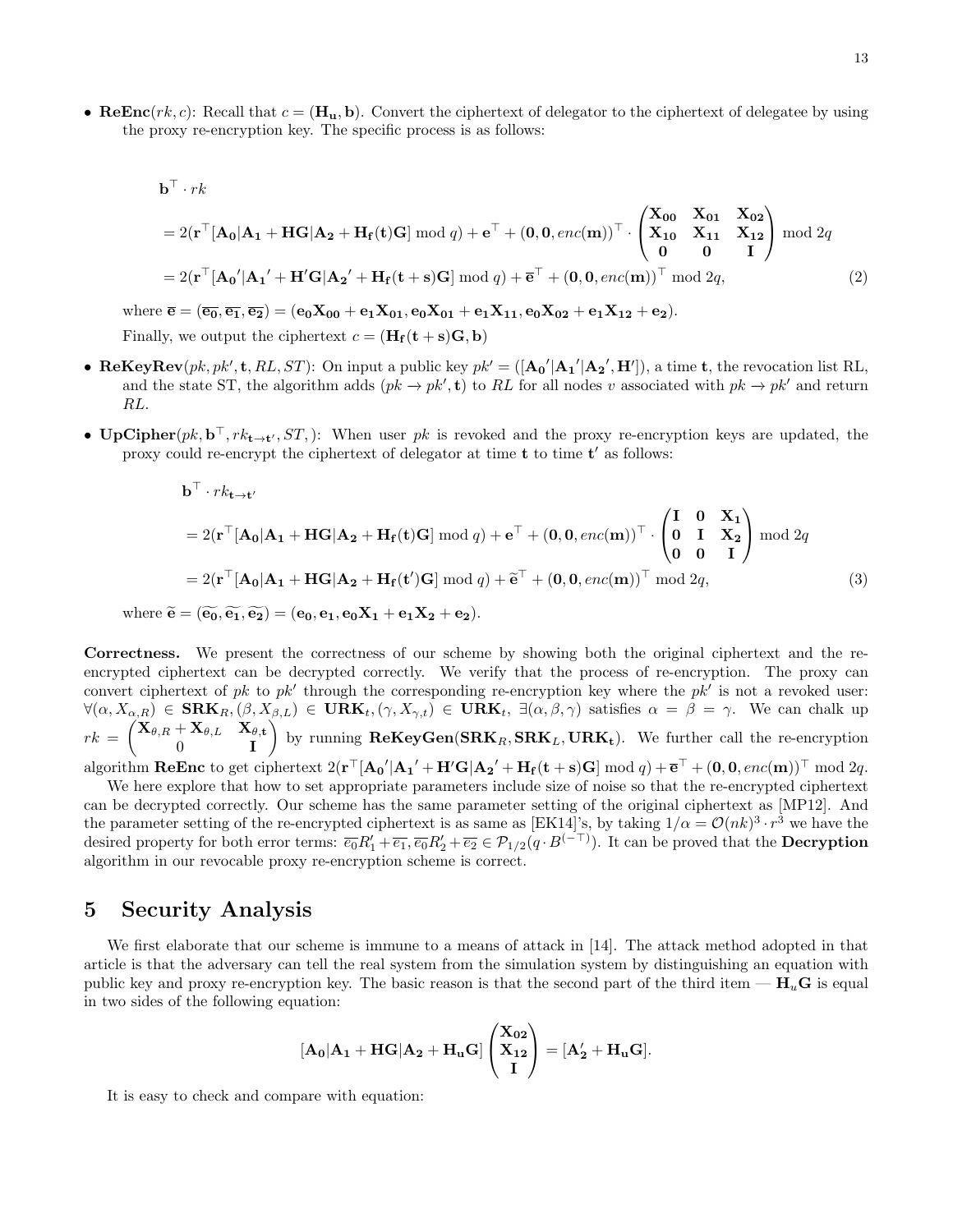$$
[\mathbf{A}_0|\mathbf{A}_1+\mathbf{H}\mathbf{G}]\begin{pmatrix}\mathbf{X}_{02}\\ \mathbf{X}_{12}\\ \mathbf{I}\end{pmatrix}=[\mathbf{A}_0^*]-\mathbf{A}^*\mathbf{R}_1^*]\begin{pmatrix}\mathbf{X}_{00}\\ \mathbf{X}_{10}\\ \mathbf{I}\end{pmatrix}\cdot\mathbf{R}_2'\neq\mathbf{A}_2'-\mathbf{A}_2.
$$

The adversary could easily tell if the public key *pk*1*, pk*2, proxy re-encryption key *rk* are from the real system or the simulation system after using the above comparison method.

But our scheme is immune to this attack. We add a random vector  $\mathbf{s} \leftarrow \mathbb{Z}_q^n$  into the third part of matrix so that the time term on both sides of the equation would not be eliminated, and the adversary cannot distinguish the real system and the simulation system effectively.

$$
[A_0|A_1 + HG|A_2 + H_f(t)G] \begin{pmatrix} X_{02} \\ X_{12} \\ I \end{pmatrix} = [A'_2 + H_f(t+s)G]
$$

Next we consider the security proof of our scheme. The challenger has to possess **R** and an invertible **H** so that he can could the LWE problem successfully.

The simulator must guarantee that he is able to answer the query of adversary, that is **H** is an invertible matrix. However, once the adversary askes decryption query about challenge ciphertext, then **H** is the zero matrix, the simulator cannot transform it to a **G** *− trapdoor* matrix and decrypt it to recover the corresponding plaintext. Therefore, there is no invertible **H** involved, we embed LWE instance into the challenge ciphertext, and the output of the adversary will help us tackle the decision-LWE problem.

**Theorem 3.** *Our scheme is CCA-secure under conditions of decision-LWE where*  $\alpha' = \alpha/3 \geqslant 2\sqrt{n}/q$ *.* 

*Proof.* First, we transform the LWE distribution  $A_{s,a'} = (\mathbf{a}, b = <\mathbf{s}, \mathbf{a} > /q + e \mod 1)$  to  $(a, 2(< s, a > \mod q) +$  $e' \mod 2q$ , where  $e' \rightarrow D_{\mathbb{Z}_{\alpha,q}}$ ,  $b \rightarrow 2qb + D_{\mathbb{Z}_{2qb},s}$ ,  $s^2 = (\alpha q)^2 - (2\alpha'q)^2 \geq 4n \geq \eta_{\epsilon}(\mathbb{Z})^2$ . This converts a uniform distribution on  $\mathbb{Z}_q^n \times T$  to a discretized uniform distribution on  $\mathbb{Z}_q^n \times \mathbb{Z}_{2q}$ . Once the LWE samples are the required style, we construct a column-wise matrix  $A_0^*$  and  $b^*$ , the public key of the target user is generated as follows: select a invertible matrix  $H_1^*$ , a time vector  $t^*$  and a matrix function  $H_f(x)$ , private key  $R_1^*, R_2^* \in \mathcal{D}$ , output the public key  $\mathbf{pk_{A*}} = ([A_0^*] - A_0^*R_1^* - H_1^*G] - A_0^*R_1^* - H_f(t^*)G], H_1^*),$  where  $t^*$  is statistically hidden from the adversary.

We choose  $X_{00}$  and  $X_{10}$  from a Gaussian distribution with parameter *s* so as to generate public key of valid user. First, we set a unimodular matrix  $\mathbf{U} \in \mathbb{Z}_q^{l \times l}$ , and two matrices  $\mathbf{A}_{\mathbf{R}_1}, \mathbf{A}_{\mathbf{R}_2}$  are generated respectively: Let

$$
U^{-1}[{A_0}^*]-{A_0}^*{R_1}^*]\begin{pmatrix}X_{00}\\X_{10}\end{pmatrix}=A_{R_1},\\ [{A_0}^*]-{A_0}^*{R_1}^*]\begin{pmatrix}X_{00}\\X_{10}\end{pmatrix}=UA_{R_1},
$$

and

$$
U^{-1}[{A_0}^*]-{A_0}^*{R_1}^*]\begin{pmatrix}X_{00}\\X_{10}\end{pmatrix}R_1'=A_0'R_1',\\ {[{A_0}^*]}-{A_0}^*{R_1}^*]\begin{pmatrix}X_{00}\\X_{10}\end{pmatrix}R_1'=UA_{R_2}.
$$

Let  $\mathbf{X}'_{\theta,\mathbf{R}}$  be denoted by  $\begin{pmatrix} \mathbf{X}_{00} \\ \mathbf{X}_{10} \end{pmatrix} \begin{pmatrix} \mathbf{X}_{00} \\ \mathbf{X}_{10} \end{pmatrix} \mathbf{R}'_1$ . And put  $\mathbf{X}'_{\theta,\mathbf{R}}$  into node  $\theta \in \mathsf{Path}(v)$ , and continue to produce  $\mathbf{X}'_{\theta,\mathbf{L}}.$ 

We choose  $X'_{00}$  and  $X'_{01}$  from the Gaussian distribution with parameter *s*, make

$$
\begin{aligned} {}[\mathbf{I}-\mathbf{U}]^{-1}[\mathbf{A}_0^*] - \mathbf{A}_0^*\mathbf{R}_1^*] \begin{pmatrix} \mathbf{X}_{00}' \\ \mathbf{X}_{10}' \end{pmatrix} &= \mathbf{A}_{\mathbf{L}_1}', \\[0.5em] [\mathbf{A}_0^*] - \mathbf{A}_0^*\mathbf{R}_1^*] \begin{pmatrix} \mathbf{X}_{00}' \\ \mathbf{X}_{10}' \end{pmatrix} &= [\mathbf{I} - \mathbf{U}] \mathbf{A}_{\mathbf{L}_1}, \end{aligned}
$$

and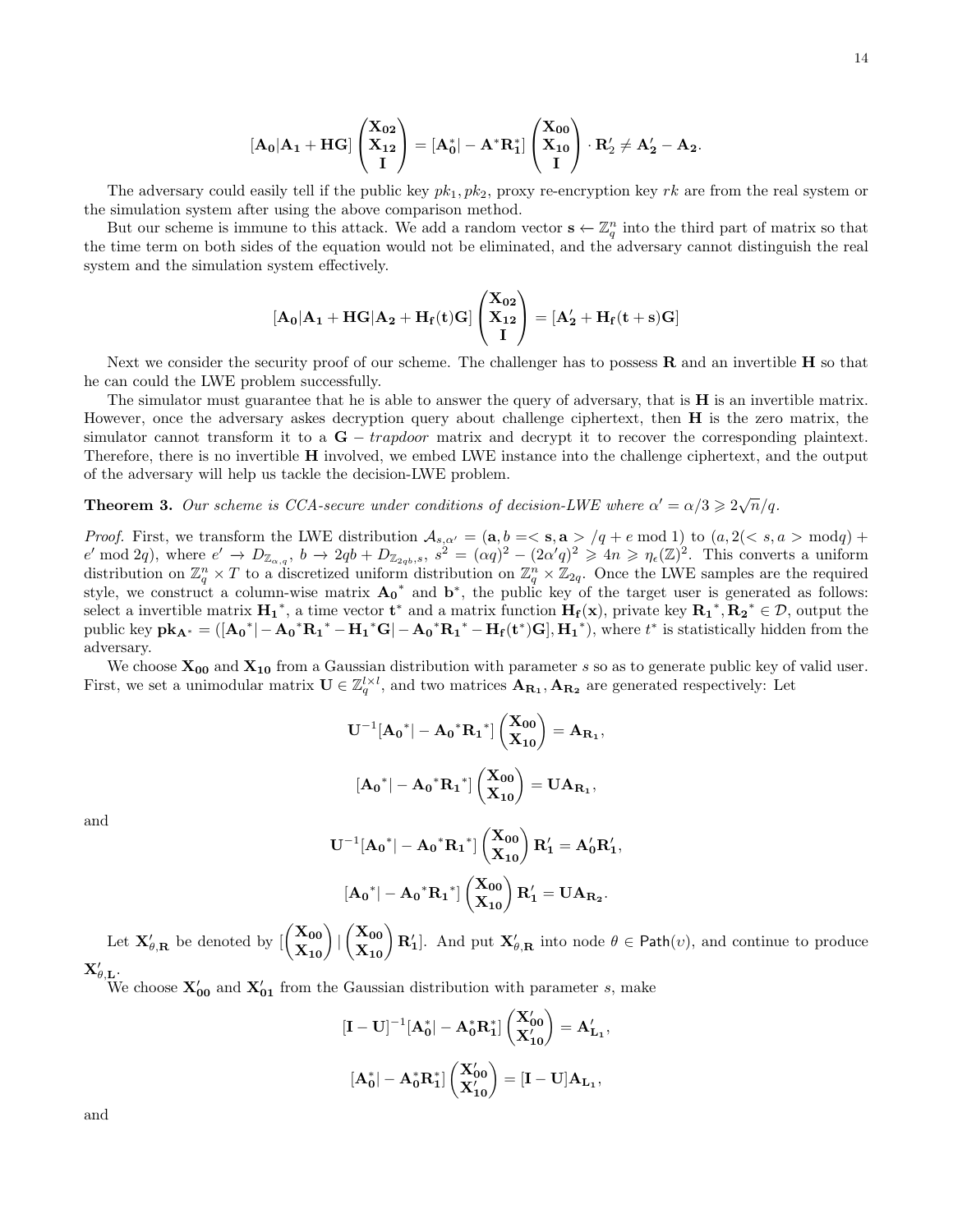$$
\begin{aligned} {}[{\bf I}-{\bf U}]^{-1} [{\bf A}_0^*] - {\bf A}_0^* {\bf R}_1^*] \begin{pmatrix} {\bf X}_{00}' \\ {\bf X}_{10}' \end{pmatrix} {\bf R}_1' &= {\bf A}_0' {\bf L}_2', \\[2mm] [{\bf A}_0^*] - {\bf A}_0^* {\bf R}_1^*] \begin{pmatrix} {\bf X}_{00}' \\ {\bf X}_{10}' \end{pmatrix} {\bf R}_1' &= [{\bf I}-{\bf U}] {\bf A}_{{\bf L}_2}. \end{aligned}
$$

Let  $\mathbf{X}'_{\theta,\mathbf{L}}$  be denoted by  $\begin{bmatrix} (\mathbf{X}'_{00}) \\ \mathbf{X}'_{10} \end{bmatrix} \begin{bmatrix} (\mathbf{X}'_{00}) \\ \mathbf{X}'_{10} \end{bmatrix} \mathbf{R}'_{1}$ , And put  $\mathbf{X}'_{\theta,\mathbf{L}}$  into node  $\theta \in \mathsf{KUNodes}(v)$ , noticing that  $[\mathbf{A}^*_{0}]$  - $\mathbf{A}_0^*\mathbf{R}_1^*[[\mathbf{X}_{\theta,\mathbf{R}}'+\mathbf{X}_{\theta,\mathbf{L}}'] = [\mathbf{U}\mathbf{A}_{\mathbf{R_1}}+[\mathbf{I}-\mathbf{U}]\mathbf{A}_{\mathbf{L_1}}]\mathbf{U}\mathbf{A}_{\mathbf{R_2}}+[\mathbf{I}-\mathbf{U}]\mathbf{A}_{\mathbf{L_2}}] = [\mathbf{A}_0'] - \mathbf{A}_0'\mathbf{R}_1'].$ 

We choose  $\mathbf{R}'_2 \in \mathbb{Z}_q^{l \times nk}$  from a distribution  $\mathcal{B}$  defined over  $\mathbb Z$  that outputs 0 with probability 1/2 and  $\pm 1$  with probability 1/4 each:  $[\mathbf{A}_0^*] - \mathbf{A}_0^* \mathbf{R}_1^* \begin{pmatrix} \mathbf{X}'_{00} \\ \mathbf{X}'_{10} \end{pmatrix} \mathbf{R}'_2 = \mathbf{A}'_0 \mathbf{R}'_2$ . So the whole public key of a honest user is  $pk' =$  $([A'_0]-A'_0R'_1]-A'_0R'_2-H_f(t^*)G]$ . We add  $-H_f(t^*)G$  to each honest key.  $A'_0R'_1$  is negl(n)-far from uniform and *−***Hf**(**t** *∗* ) is concealed from adversary.

Let

$$
\begin{pmatrix} X'_{00} \ X'_{10} \end{pmatrix} + \begin{pmatrix} X_{00} \ X_{10} \end{pmatrix} = \begin{pmatrix} \overline{X_{00}} \\ \overline{X_{10}} \end{pmatrix},
$$

$$
\begin{pmatrix} X'_{00} \ X'_{10} \end{pmatrix} R'_1 + \begin{pmatrix} X_{00} \ X_{10} \end{pmatrix} R'_1 = \begin{pmatrix} \overline{X_{01}} \\ \overline{X_{11}} \end{pmatrix},
$$

$$
\begin{pmatrix} X'_{00} \\ X'_{10} \end{pmatrix} R'_2 = \begin{pmatrix} \overline{X_{02}} \\ \overline{X_{12}} \end{pmatrix},
$$

and

$$
\begin{pmatrix} X_{00} + X'_{00} & X_{01} + X'_{01} & X'_{02} \\ X_{10} + X'_{10} & X_{11} + X'_{11} & X'_{12} \end{pmatrix} = \begin{pmatrix} \overline{X_{00}} & \overline{X_{01}} & \overline{X_{02}} \\ \overline{X_{10}} & \overline{X_{11}} & \overline{X_{02}} \end{pmatrix}
$$

*,*

each entry of the resulting matrices  $X_{01}, X_{11}, X'_{01}, X'_{11}, X'_{02}, X'_{12}$  is the inner of product of a Gaussian *l*-dimensional row-vector and a *{*0*, −*1*,* 1*}*-vector with half of the coordinates equal zero, which is equivalent to *l/*2 additions of Gaussians with parameter *s*. Since in the scheme we obtain  $\left(\frac{\mathbf{X_{01}}}{\mathbf{X_{11}}}\right)$ ,  $\left(\frac{\mathbf{X_{02}}}{\mathbf{X_{12}}}\right)$  with parameter  $s\sqrt{l/2}$ , then the simulated re-encryption key is

$$
rk_{pk^* \rightarrow pk'} = \begin{pmatrix} \overline{\mathbf{X_{00}}} & \overline{\mathbf{X_{01}}} & \overline{\mathbf{X_{02}}} \\ \overline{\mathbf{X_{10}}} & \overline{\mathbf{X_{11}}} & \overline{\mathbf{X_{12}}} \\ \mathbf{0} & \mathbf{0} & \mathbf{I} \end{pmatrix}.
$$

1. If no valid user is revoked,  $KUNodes(BT, RL, t^*) \bigcap Path(v^*) = \emptyset$  the challenger replies the query about private  $\begin{aligned} \text{key of } id^* \text{ through } \{(\theta, e = \begin{pmatrix} \mathbf{X_{00}} & \mathbf{X_{01}} \ \mathbf{X_{10}} & \mathbf{X_{11}} \end{pmatrix})\}_{\theta \in path(v^*)} \text{ and a update key query for } \mathbf{t}^* \text{ and } \{(\theta, e_1 = \begin{pmatrix} \mathbf{X_{00}}' & \mathbf{X_{01}}' \ \mathbf{X_{10}}' & \mathbf{X_{11}}' \end{pmatrix}\} \} \end{aligned}$  $\mathbf{X_{10}}' \quad \mathbf{X_{11}}'$  $\Big)$ ,  $e_2=$  $\left(\frac{\mathbf{X}_{02}}{\mathbf{X}_{12}}\right)$ ) $\}$ θ $\in$ KUNodes(BT,RL,**t**\*) $\cdot$ 

2. If a user is revoked, that is  $rev = 1$ , the produce way of keys are as above. But the challenger can only reply an updated key query for  $\mathbf{t}^*$  through  $\begin{pmatrix} \mathbf{X}'_{00} \\ \mathbf{X}'_{10} \end{pmatrix} R'_2$  for  $\theta, \theta \in KUNodes(BT, RL, \mathbf{t}^*)$ 

Next we consider the decryption query about ciphertext  $c = (\mathbf{H}_{\mathbf{f}}(\mathbf{t}'), \mathbf{b})$  for  $pk' = ([\mathbf{A}'_0] - \mathbf{A}_0 \mathbf{R}'_1] - \mathbf{A}'_0 \mathbf{R}'_2$  $\mathbf{H}_{\mathbf{f}}(\mathbf{t}^*)G$ ,  $\mathbf{H}'$ ), where

$$
\mathbf{b}^{\top} = 2(\mathbf{r}^{\top}[\mathbf{A_0}'|\mathbf{A_1}' + \mathbf{H}\mathbf{G}|\mathbf{A_2}' + (\mathbf{H_f}(\mathbf{t}^*) - \mathbf{H_f}(\mathbf{t}'))\mathbf{G}] \bmod q) + \mathbf{e}^{\top} + (\mathbf{0}, \mathbf{0}, enc(\mathbf{m}))^{\top} \bmod 2q
$$

We first check that  $\mathbf{H}_{\mathbf{f}}(\mathbf{t}')$  is invertible or not, and call  $Invert^{\mathcal{O}}$  algorithm when  $\mathbf{H}_{\mathbf{f}}(\mathbf{t}^*) - \mathbf{H}_{\mathbf{f}}(\mathbf{t}')$  is a invertible matrix, whose input is  $(sk = [\mathbf{R}'_1|\mathbf{R}'_2], \mathbf{A}_u = [\mathbf{A_0}'|\mathbf{A_1}' + \mathbf{H}\mathbf{G}|\mathbf{A_2}' + (\mathbf{H}_f(\mathbf{t}^*) - \mathbf{H}_f(\mathbf{t}'))\mathbf{G}, \mathbf{b}, (\mathbf{H}_f(\mathbf{t}^*) - \mathbf{H}_f(\mathbf{t}'))]),$  output is  $(\mathbf{z}, \mathbf{e}) \in \mathbb{Z}_q^n$  to satisfy  $\mathbf{b} = \mathbf{z} \mathbf{A}_\mathbf{u} + \mathbf{e} \mod q$ . If norm of  $\mathbf{e}$  is small enough,  $\mathbf{v} = \mathbf{b} - \mathbf{e} = (\mathbf{v_0}, \mathbf{v_1}, \mathbf{v_2})$ , maintaining  $\mathbf{v_0} \in \mathbb{Z}_q^l$  and  $\mathbf{v_0} \in 2\Lambda(\mathbf{A_0}^{\top})$ , we could obtain that  $\mathbf{v} = 2(\mathbf{r} \mathbf{A_u} \mod q) + (\mathbf{0}, \mathbf{0}, enc(\mathbf{m})) \mod 2q$ .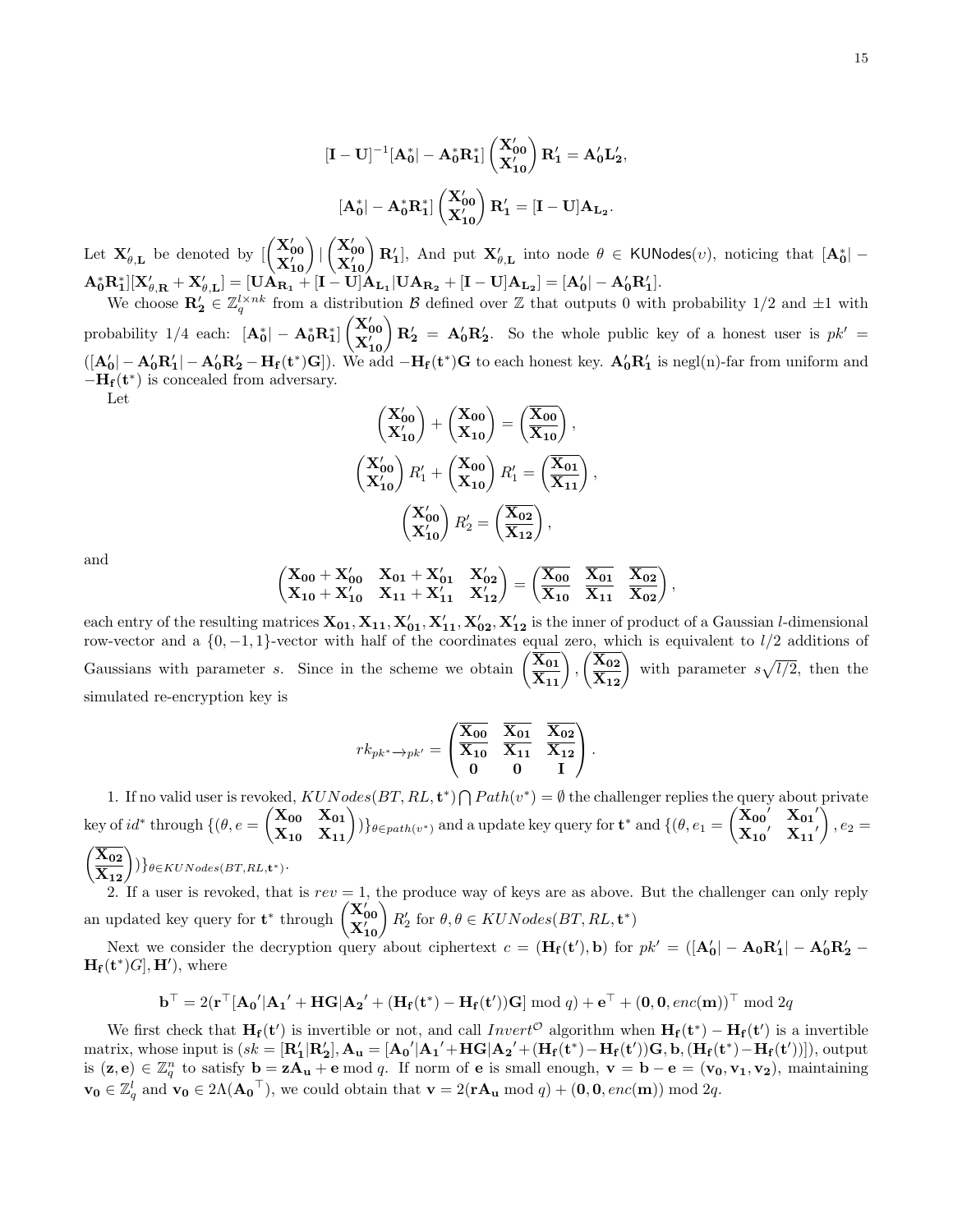We multiply the matrix to perform the decryption operation **v**  $\sqrt{ }$  $\overline{1}$  $\mathbf{R}_1$  **R**<sub>2</sub> **I 0 0 I**  $\setminus$  $= 2(\mathbf{r} \cdot [\mathbf{H}'\mathbf{G}|\mathbf{H}_{\mathbf{f}}(\mathbf{t}^*) - \mathbf{H}_{\mathbf{f}}(\mathbf{t}')]) +$ 

(**0***,* **0***, enc*(**m**)). And the message **m** could be recovered by running the *enc−*<sup>1</sup> algorithm at the last *nk* coordinates. So the simulator can answer the decryption query of  $c = (\mathbf{b}^+, \mathbf{H}_f(\mathbf{t}'))$  for valid user with an overwhelming probability if  $t' \neq t^*$ , Otherwise, return ⊥.

In order to answer the re-encryption query from  $pk' = (\mathbf{A'_0} - \mathbf{A_0} \mathbf{R'_1}) - \mathbf{A'_0} \mathbf{R'_2} - \mathbf{H_f}(\mathbf{t}^*)\mathbf{G}]$  with  $\mathbf{H'} \in \mathbb{Z}_q^{n \times n}$  to  $pk'' = ([A_0''] - A_0''R_1''] - A_0''R_2'' - H_f(t^*)G]$  with  $H'' \in \mathbb{Z}_q^{n \times n}$ , we convert

$$
\mathbf{b}^{\top} = 2(\mathbf{r}^{\top}[\mathbf{A_0}'|\mathbf{A_1}' + \mathbf{H}\mathbf{G}|\mathbf{A_2}' + (\mathbf{H_f}(\mathbf{t}^*) - \mathbf{H_f}(\mathbf{t}'))\mathbf{G}] \bmod q) + \mathbf{e}^{\top} + (\mathbf{0}, \mathbf{0}, enc(\mathbf{m}))^{\top} \bmod 2q
$$

to

$$
\mathbf{b'}^{\top} = 2(\mathbf{r}^{\top}[\mathbf{A_0}''|\mathbf{A_1}'' + \mathbf{H}\mathbf{G}|\mathbf{A_2}'' + (\mathbf{H_f}(\mathbf{t}^*) - \mathbf{H_f}(\mathbf{t}'))\mathbf{G}] \bmod q) + \mathbf{e'}^{\top} + (\mathbf{0}, \mathbf{0}, enc(\mathbf{m}))^{\top} \bmod 2q
$$

by the re-encryption key  $rk_{pk'} \rightarrow_{pk''}$ , which is decrypted by  $sk'' = [\mathbf{R}'_1 | \mathbf{R}''_2]$ .

To answer the UpKey query of  $pk^*$  from **t**' to **t**, the challenger uses the first part of private key  $\mathbf{R}_1^*$ **<sup>1</sup>** and the  $\sqrt{ }$  $\setminus$ 

algorithm  $Sample^{\mathcal{O}}$ , output  $\mathbf{X}_{1}^{*}, \mathbf{X}_{2}^{*}$ . The re-encryption key returned is  $rk_{\mathbf{t}' \to \mathbf{t}} =$  $\overline{1}$ **I 0 X***∗* **1 0 I X***∗* **2 0 0 I** . The query about

**UpCipher** could be answered by the ciphertext at time **t**' multiply by the re-encryption key  $rk_{t' \to t}$ .

Finally, let us consider the challenge ciphertext of  $m \in \{0,1\}^{nk}$ , which is generated by the public key  $pk^*$ . The challenge ciphertext is  $\mathbf{b}'^{\top} = 2(\mathbf{r}^{\top}[\mathbf{A_0}^*|\mathbf{A_1}^*|\mathbf{A_2}^*] \bmod q) + \mathbf{e}^{\top} + (\mathbf{0}, \mathbf{0}, enc(\mathbf{m}))^{\top} \bmod 2q$  when  $\mathbf{t}' = \mathbf{t}^*$ , and  $\mathbf{s} \in \mathbb{Z}_q^n$ and **e** are fairly small.

We use **b**<sup>\*</sup> at the beginning of game rather than calculated **b**. The **b**<sup>\*</sup> = 2(**r**<sup>⊥</sup>**A**<sup>\*</sup><sub>0</sub><sup>*n*</sup> mod *q*) +  $\widetilde{e_0}$  mod *q* is LWE intuition where  $s \leftarrow \mathbb{Z}^n$ ,  $\widetilde{e_0} \leftarrow D^*$ , we set the first *nk* item of distribution where  $\mathbf{s} \leftarrow \mathbb{Z}_q^n, \widetilde{\mathbf{e_0}} \leftarrow D_{\mathbb{Z},\alpha q}$ . We set the first  $nk$  item of  $\mathbf{b}^{*t}$  to be  $\mathbf{b_0}^{\top}$ , the later  $2nk$  item of  $\mathbf{b}^{*t}$  to be

$$
\mathbf{b_1}^{\top} = \mathbf{b_0}^{\top} \mathbf{R_1}^* + \widetilde{\mathbf{e_1}}^{\top} \bmod 2q \in \mathbb{Z}_2 q^{nk}
$$

$$
\mathbf{b_2}^{\top} = \mathbf{b_0}^{\top} \mathbf{R_2}^* + \widetilde{\mathbf{e_2}}^{\top} + enc(\mathbf{m}) \bmod 2q \in \mathbb{Z}_2 q^{nk},
$$

where  $\mathbf{e_1}, \mathbf{e_2} \leftarrow D_{\alpha q \sqrt{m},r}^{nk}$ . So the final challenge ciphertext is  $\mathbf{b} = (\mathbf{b_0}^\top, \mathbf{b_1}^\top, \mathbf{b_2}^\top), \mathbf{t}^*$  which has the same distribution as the ciphertext in the real system. The noise term in  $\mathbf{b}_1^{\top}$  is  $\widetilde{\mathbf{e}_0} \mathbf{R}_1 + \widetilde{\mathbf{e}_1}^{\top}$ , which has negl(n)-distance<br>with  $\mathcal{D}_{\mathbf{z}}$ , where  $s^2 = (\mathbb{I}\widetilde{\epsilon}_2^2 + \mathbb{I}(\alpha q)^2 \cdot r^2 \mathbb{$ with  $\mathcal{D}_{\mathbb{Z},s}$  where  $s^2 = (\|\tilde{e_0}^2 + l(\alpha q)^2 \cdot r^2\|)$ , the same to  $\mathbf{b}_2^T$ . Notice that  $\mathbf{R}_1^*, \mathbf{R}_2^* \leftarrow D$ ,  $(\mathbf{A}_0^* \mathbf{R}_1^*, \mathbf{A}_0^* \mathbf{R}_2^*, -\mathbf{b}^* \mathbf{R}_1^*, -\mathbf{b}^* \mathbf{R}_2^*)$ <br>is negl(n)-uniform di is negl(n)-uniform distribution according to LHL(leftover hash lemma) and  $\mathbf{A}_0^*, \mathbf{b}^*$  is uniform distribution. Therefore, the challenge ciphertext in the view of adversary has the same distribution as what ciphertext in the real system is, therefore the adversary cannot distinguish them.  $\Box$ 

# **6 Conclusion**

In this paper, we have introduced the notion of revocable PRE and further designed a concrete construction satisfying the notion. In the construction, the revocability is reflected on the update of re-encryption key. We have leveraged binary tree structure to reduce the complexity of re-encryption key update to *O*(*logN*), where *N* is the number of delegatee. We also have considered the update of ciphertext so that a revoked user (at time period *t*) cannot gain access to all the ciphertexts encrypted before *t*. That allows us to maintain forward security. Besides, our scheme enjoys some distinct features, for example, the generation of re-encryption key is non-interactive, ciphertext update and re-encryption are off-loaded to proxy. Our construction is lattice based and meanwhile proved CCA secure under the LWE assumption in the standard model. We here leave the efficiency simulation and implementation of the scheme as parts of our future work. This paper also leaves some interesting open problems. First of all, one may consider how to convert our construction with LWE to the version based on RLWE to reduce storage/communication cost. Second, the revocability currently is limited to *O*(*logN*). There may be a way to reduce the complexity to constant.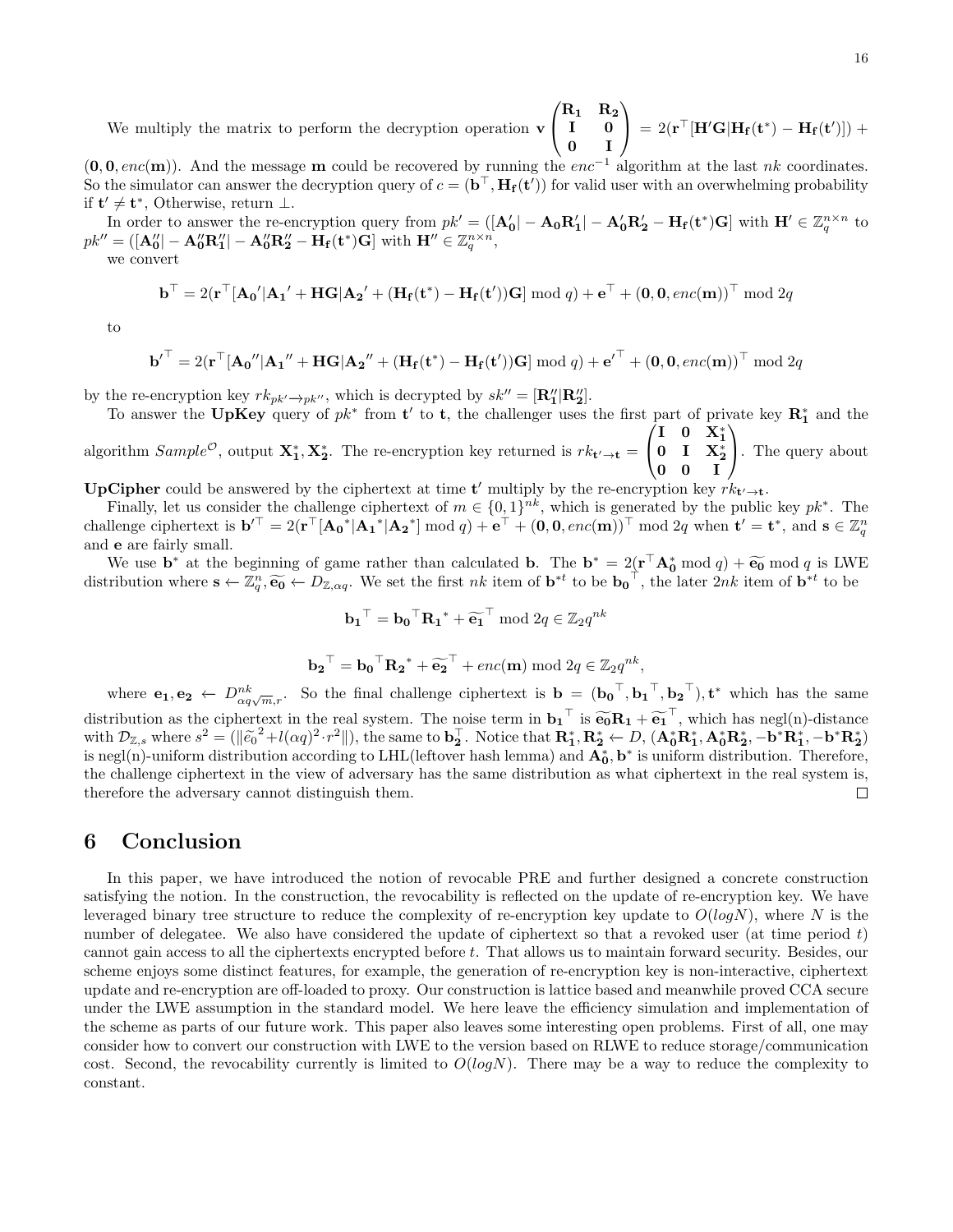# **References**

- [1] S. Agrawal and X. Boyen. Identity-based encryption from lattices in the standard model. Manuscript.
- [2] Shweta Agrawal, Dan Boneh, and Xavier Boyen. Efficient lattice (H)IBE in the standard model. In Henri Gilbert, editor, *Advances in Cryptology - EUROCRYPT 2010, 29th Annual International Conference on the Theory and Applications of Cryptographic Techniques, French Riviera, May 30 - June 3, 2010. Proceedings*, volume 6110 of *Lecture Notes in Computer Science*, pages 553–572. Springer, 2010.
- [3] Miklós Ajtai. Generating hard instances of lattice problems (extended abstract). In Gary L. Miller, editor, *Proceedings of the Twenty-Eighth Annual ACM Symposium on the Theory of Computing, Philadelphia, Pennsylvania, USA, May 22-24, 1996*, pages 99–108. ACM, 1996.
- [4] Yoshinori Aono, Xavier Boyen, Le Trieu Phong, and Lihua Wang. Key-private proxy re-encryption under LWE. In Goutam Paul and Serge Vaudenay, editors, *Progress in Cryptology - INDOCRYPT 2013 - 14th International Conference on Cryptology in India, Mumbai, India, December 7-10, 2013. Proceedings*, volume 8250 of *Lecture Notes in Computer Science*, pages 1–18. Springer, 2013.
- [5] Giuseppe Ateniese, Karyn Benson, and Susan Hohenberger. Key-private proxy re-encryption. In Marc Fischlin, editor, *Topics in Cryptology - CT-RSA 2009, The Cryptographers' Track at the RSA Conference 2009, San Francisco, CA, USA, April 20-24, 2009. Proceedings*, volume 5473 of *Lecture Notes in Computer Science*, pages 279–294. Springer, 2009.
- [6] Giuseppe Ateniese, Kevin Fu, Matthew Green, and Susan Hohenberger. Improved proxy re-encryption schemes with applications to secure distributed storage. In *Proceedings of the Network and Distributed System Security Symposium, NDSS 2005, San Diego, California, USA*. The Internet Society, 2005.
- [7] Matt Blaze, Gerrit Bleumer, and Martin Strauss. Divertible protocols and atomic proxy cryptography. In Kaisa Nyberg, editor, *Advances in Cryptology - EUROCRYPT '98, International Conference on the Theory and Application of Cryptographic Techniques, Espoo, Finland, May 31 - June 4, 1998, Proceeding*, volume 1403 of *Lecture Notes in Computer Science*, pages 127–144. Springer, 1998.
- [8] Alexandra Boldyreva, Vipul Goyal, and Virendra Kumar. Identity-based encryption with efficient revocation. In Peng Ning, Paul F. Syverson, and Somesh Jha, editors, *Proceedings of the 2008 ACM Conference on Computer and Communications Security, CCS 2008, Alexandria, Virginia, USA, October 27-31, 2008*, pages 417–426. ACM, 2008.
- [9] Dan Boneh and Matthew K. Franklin. Identity-based encryption from the weil pairing. *SIAM J. Comput.*, 32(3):586–615, 2003.
- [10] Ran Canetti and Susan Hohenberger. Chosen-ciphertext secure proxy re-encryption. In Peng Ning, Sabrina De Capitani di Vimercati, and Paul F. Syverson, editors, *Proceedings of the 2007 ACM Conference on Computer and Communications Security, CCS 2007, Alexandria, Virginia, USA, October 28-31, 2007*, pages 185–194. ACM, 2007.
- [11] Jie Chen, Hoon Wei Lim, San Ling, Huaxiong Wang, and Khoa Nguyen. Revocable identity-based encryption from lattices. In Willy Susilo, Yi Mu, and Jennifer Seberry, editors, *Information Security and Privacy - 17th Australasian Conference, ACISP 2012, Wollongong, NSW, Australia, July 9-11, 2012. Proceedings*, volume 7372 of *Lecture Notes in Computer Science*, pages 390–403. Springer, 2012.
- [12] Ronald Cramer, Ivan Damgård, and Marcel Keller. On the amortized complexity of zero-knowledge protocols. *J. Cryptology*, 27(2):284–316, 2014.
- [13] Shafi Goldwasser Daniele Micciancio. *Complexity of Lattice Problems: A Cryptographic Perspective*, volume 671. Springer US, 1 edition, 2002.
- [14] Xiong Fan and Feng-Hao Liu. Various proxy re-encryption schemes from lattices. *IACR Cryptology ePrint Archive*, 2016:278, 2016.